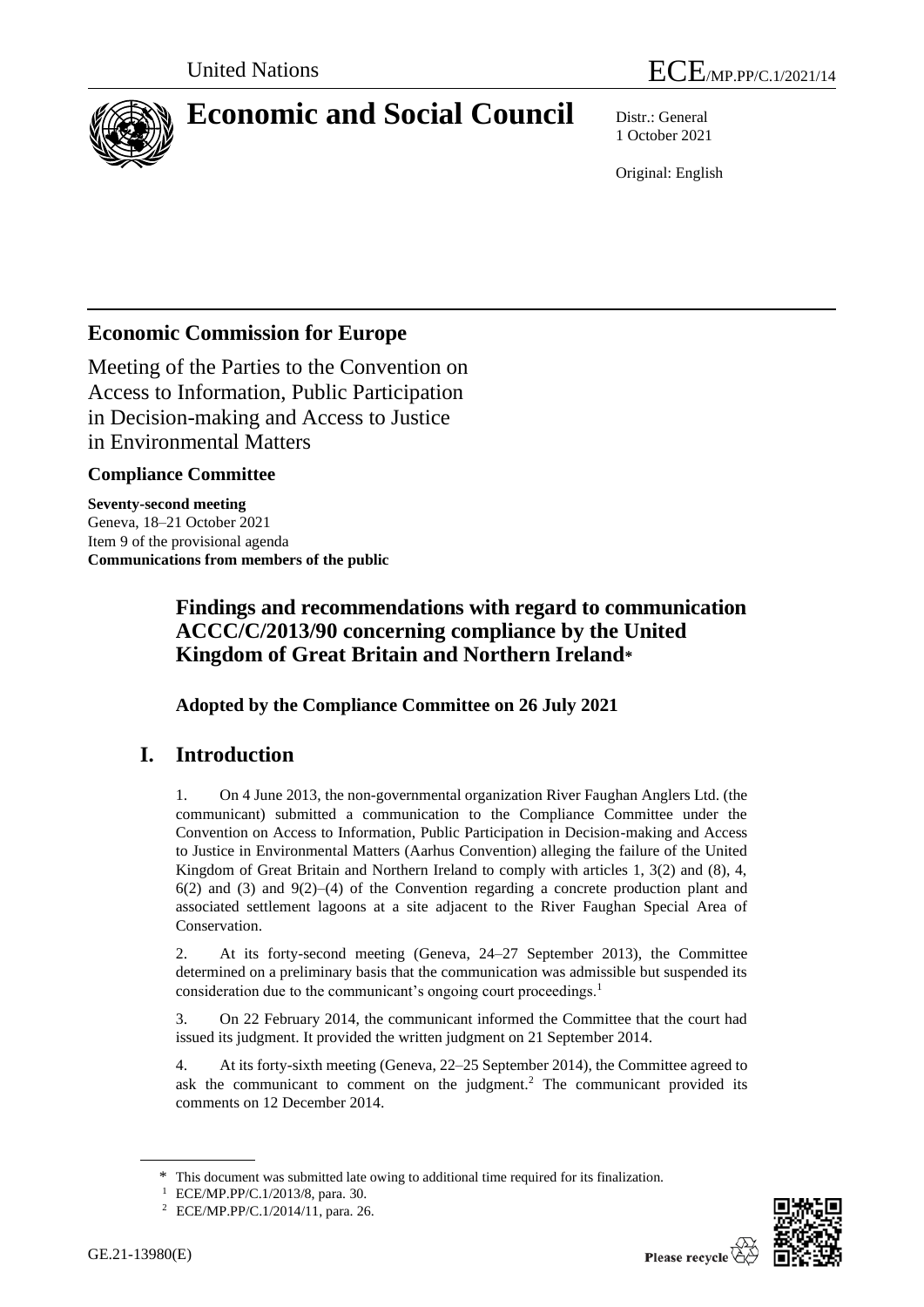5. At its forty-seventh meeting (Geneva, 16–19 December 2014), the Committee agreed to forward the communication to the Party concerned for its response and,<sup>3</sup> on 29 June 2015, the communication was forwarded.

6. The Party concerned provided its response on 27 November 2015 and, on 9 December 2015, the communicant provided comments thereon.

7. On 8 March 2016, the communicant provided further information.

8. On 27 September 2016, the Committee sent questions to the communicant and, lacking a reply, on 25 November 2016, a reminder. On 28 November 2016, the communicant replied that it had not received the previous correspondence.

9. On 2 December 2016, the Party concerned requested the Committee to reconsider the admissibility of the communication at its fifty-fifth meeting (Geneva, 6–9 December 2016). On 6 December 2016, the communicant requested that consideration of admissibility be deferred to the Committee's fifty-sixth meeting (Geneva, 28 February–3 March 2017).

At its fifty-fifth meeting, the Committee postponed its consideration of admissibility to await the communicant's reply to the questions of 27 September  $2016<sup>4</sup>$  which the communicant provided on 16 February 2017.

11. At its fifty-sixth meeting, the Committee determined the allegations concerning articles 1, 3(8) and 4 to be inadmissible and confirmed its determination of preliminary admissibility regarding articles 3(2), 6 and 9.<sup>5</sup>

12. On 23 March and 26 November 2017, the communicant provided additional information.

13. On 30 November 2017, the Party concerned provided an update.

14. The Committee held a hearing to discuss the substance of the communication at its fifty-ninth meeting (Geneva, 11–15 December 2017), with the participation of the communicant and the Party concerned. 6

15. On 16 January 2018, the Committee sent questions to the parties. On 25 February and 1 March 2018, respectively, the communicant and the Party concerned provided their replies. On 6 March 2018, the communicant submitted comments on the Party concerned's reply and, on 12 March 2018, the Party concerned provided annexes to its reply and comments on the communicant's replies of 25 February and 6 March 2018. On 13 March 2018, the communicant commented on the annexes to the Party concerned's reply.

16. On 7 April 2019, the communicant submitted an update.

17. On 7 June 2021, the Committee requested documents from the communicant, which it provided on 8 June 2021.

18. The Committee completed its draft findings through its electronic decision-making procedure on 14 June 2021. In accordance with paragraph 34 of the annex to decision  $I/\sqrt{7}$ , the draft findings were forwarded to the parties on that date for their comments by 23 July 2021.

19. On 23 July 2021, the Party concerned and the communicant provided comments on the draft findings.

20. The Committee proceeded to finalize its findings in closed session, taking account of the comments received, and adopted its findings through its electronic decision-making procedure on 26 July 2021. The Committee agreed that the findings should be published as a formal pre-session document to its seventy-second meeting.

<sup>3</sup> ECE/MP.PP/C.1/2014/14, para. 22.

<sup>4</sup> ECE/MP.PP/C.1/2016/9, para. 20.

<sup>5</sup> ECE/MP.PP/C.1/2017/2, para. 18.

<sup>6</sup> ECE/MP.PP/C.1/2017/23, para. 15.

<sup>7</sup> ECE/MP.PP/2/Add.8.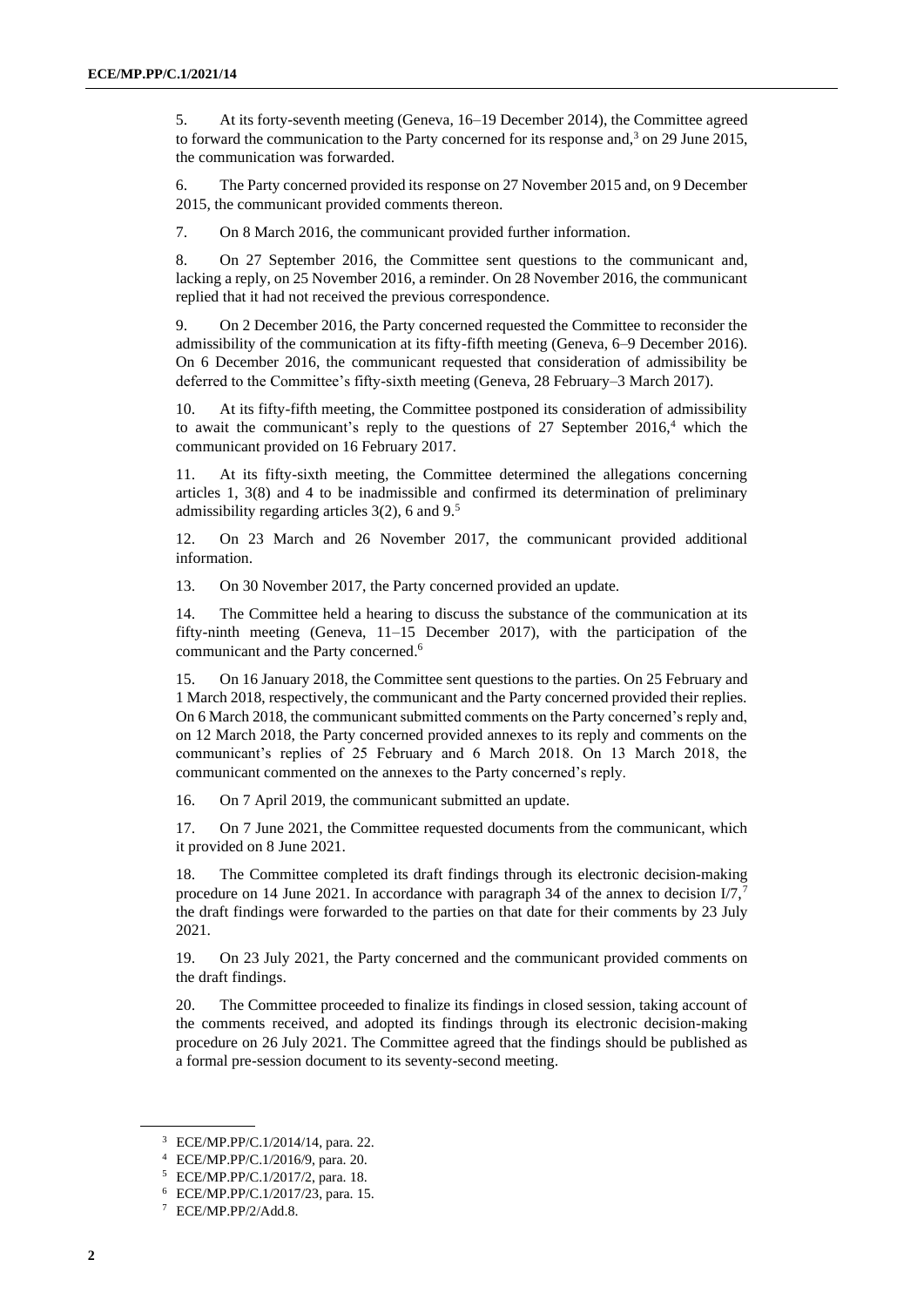# **II. Summary of facts, evidence and issues**

### **A. Legal framework**

#### **Environmental impact assessment**

21. The Planning (Environmental Impact Assessment) Regulations (Northern Ireland) 1999 regulate environmental impact assessment (EIA) procedures in Northern Ireland. Regulation 9 regulates the determination by the responsible Department of whether an application requires an EIA.<sup>8</sup>

#### **Conservation of natural protected areas**

22. The Conservation (Natural Habitats, etc.) Regulations (Northern Ireland) 1995 set out the procedures for designated conservation areas. Regulation 43 requires:

the competent authority, before deciding to undertake, or give any consent, permission or other authorization for, a plan or project which— (a) is likely to have a significant effect on a European site in Northern Ireland (either alone or in combination with other plans or projects), and (b) is not directly connected with or necessary to the management of the site, shall make an appropriate assessment of the implications for the site in view of that site's conservation objectives.<sup>9</sup>

#### **Planning permission**

23. At the time of the events at issue, article 67B(3) of the Planning (Northern Ireland) Order 1991 provided that no enforcement action may be taken after the end of a period of four years from when the development was substantially completed. Article 83A prescribed the statutory process for providing a certificate of lawful or existing use or development  $(CLUD).<sup>10</sup>$ 

### **Costs of judicial proceedings**

24. On 13 April 2013, the Cost Protection (Aarhus Convention) Regulations (Northern Ireland) 2013 entered into force, providing for cost protection orders in judicial review claims subject to the Convention.<sup>11</sup>

### **B. Facts**

25. The River Faughan Anglers Ltd is a not-for-profit organization that manages the fishing rights on the River Faughan.

26. Adjacent to the River Faughan Special Area of Conservation (SAC) is a concrete production plant operated by W&J Chambers Ltd (Chambers). In 1984, Chambers was refused planning permission to expand the plant. Between 1995 and 2006, the plant was expanded without planning permission.<sup>12</sup>

27. At some unknown date before 19 April 2003,<sup>13</sup> Chambers excavated a "settlement lagoon" for contaminated materials,<sup>14</sup> which was in the floodplain on the riverbank.

28. At some unknown date between 19 April 2003 and 23 May 2007, two further settlement lagoons were added in the floodplain.<sup>15</sup>

<sup>8</sup> Communication, annex 2, pp. 6–7.

<sup>9</sup> Available at http://www.legislation.gov.uk/nisr/1995/380/made.

<sup>10</sup> Communication, para. 10, and annex, pp. 57–58.

<sup>&</sup>lt;sup>11</sup> Party's response to communication, paras. 85-86.

<sup>&</sup>lt;sup>12</sup> Communicant's additional information, 30 August 2013, p. 8.

<sup>&</sup>lt;sup>13</sup> Communicant's comments on Party's reply, 6 March 2018, annex 3, para. 6.1.7.

<sup>&</sup>lt;sup>14</sup> Communicant's reply to questions, 16 February 2017, p. 2.

<sup>15</sup> Communication, annex 10, p. 39.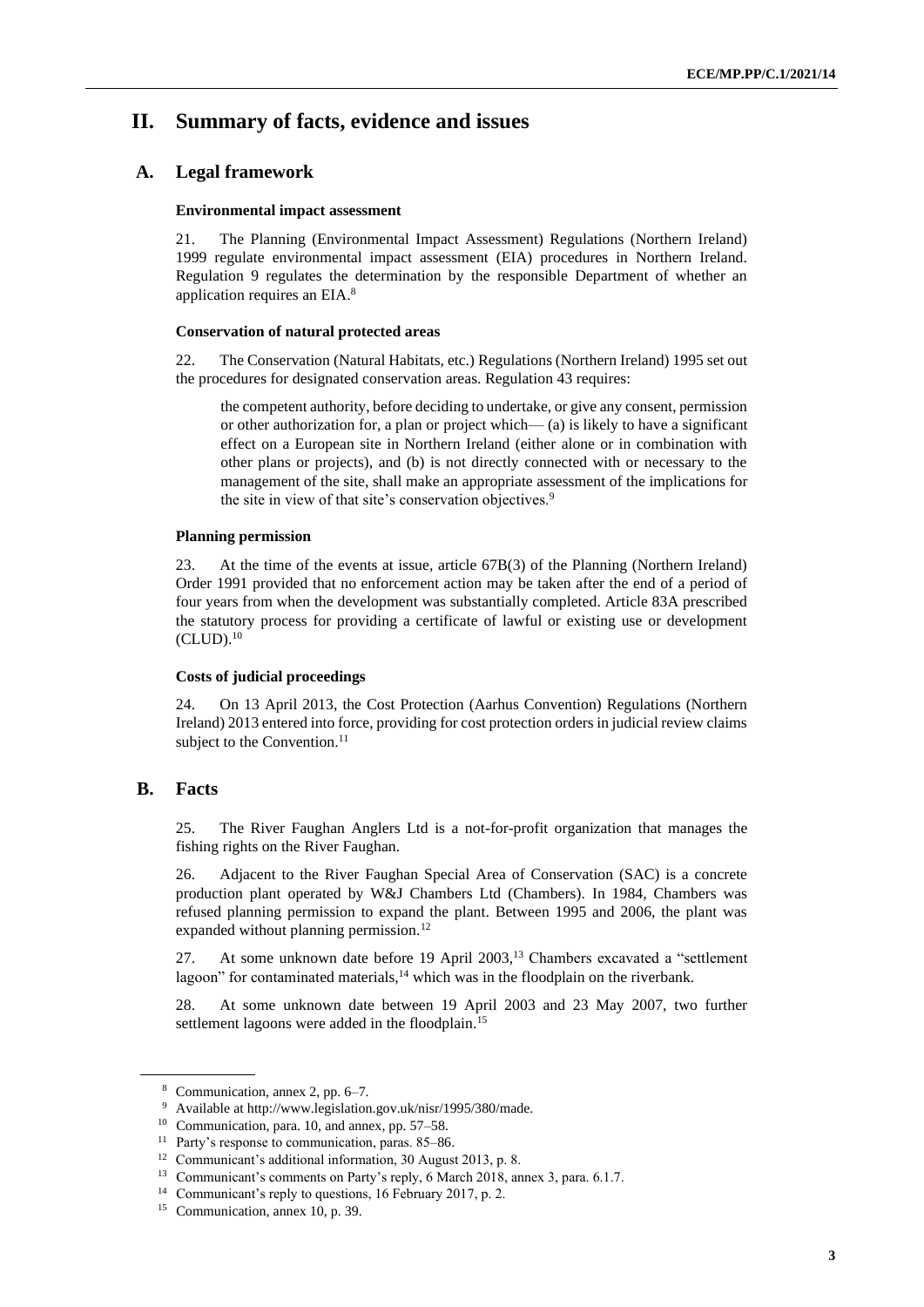29. In March 2008, a significant proportion of Chambers' site was granted a CLUD under article 83A of of the Planning (Northern Ireland) Order 1991. <sup>16</sup> The settlement lagoons were not included in the CLUD.

30. On 21 May 2008, the Planning and Local Government Group (DOE Planning), which forms part of the Department of the Environment, received planning application A/2008/0408/F for retention of, inter alia, the unauthorized settlement lagoons. DOE Planning undertook an EIA screening and determined that the environmental impact would not be significant.<sup>17</sup>

31. On 23 March 2010, the Northern Ireland Environmental Agency (NIEA) advised DOE Planning that planning application A/2008/0408/F would fail an appropriate assessment under regulation 43 of the Conservation (Natural Habitats etc.) Regulations 1995, as it represented a "serious risk to water pollution" of the River Faughan.<sup>18</sup>

32. On 1 March 2011, DOE Planning recommended that application A/2008/0408/F be refused on the grounds, inter alia, that it contravened DOE Planning's policy on "planning and flood risk".

33. On 15 April 2011, Chambers submitted a revised site plan in which the settlement lagoons were to be relocated out of the floodplain.

34. On 13 May 2011, DOE Planning issued an enforcement notice to Chambers regarding the unauthorized lagoons. Chambers appealed the enforcement notice to the Planning Appeals Commission, which upheld the appeal on 2 April 2012 on the ground that the development had been substantially completed more than four years before the enforcement action.<sup>19</sup>

35. On 31 May 2011, an appropriate assessment was carried out regarding the revised site plan with the relocated settlement lagoons.

36. On 15 July 2011, Chambers submitted a revised application in accordance with the revised site plan.<sup>20</sup>

37. On 25 June 2012, DOE Planning carried out an EIA screening on the revised application and determined that the environmental effects would not be significant.<sup>21</sup>

38. On 25 July 2012, the communicant wrote to DOE Planning challenging the June 2012 screening decision and raising various questions. On 2 August 2012, DOE Planning replied that it did not consider it appropriate to engage in extended correspondence as the "appropriate route for remedy through judicial review" was available.<sup>22</sup>

39. On 13 September 2012, DOE Planning granted planning permission. Permit condition 1 was that the new lagoons had to be constructed and brought into operation within six months from grant of planning permission. Condition 2 was that the existing lagoons had to be decommissioned and removed from the site by 31 October 2013.<sup>23</sup>

40. On 12 December 2012, the communicant launched judicial review proceedings challenging planning approval A/2008/0408/F on various grounds.<sup>24</sup>

41. On 13 March 2014, the High Court dismissed the communicant's application.<sup>25</sup>

<sup>16</sup> Communicant's additional information, 30 August 2013, p. 8.

<sup>17</sup> Communication, paras. 4–5, and annex 3, pp. 8–12.

<sup>18</sup> Communication, para. 5, and annex 4, pp. 13–14.

<sup>19</sup> Communication, annex 10, pp. 38–40.

<sup>20</sup> Communication, para. 6.

<sup>21</sup> Ibid., and annex 5, pp. 16–20.

<sup>22</sup> Communication, paras. 8–9, annex 7, pp. 26–34, and annex 8, pp. 35.

<sup>&</sup>lt;sup>23</sup> Communication, para. 7, and annex 6, pp.  $21-25$ .

<sup>24</sup> Communication, para. 10.

<sup>25</sup> Party's response to communication, annex 1.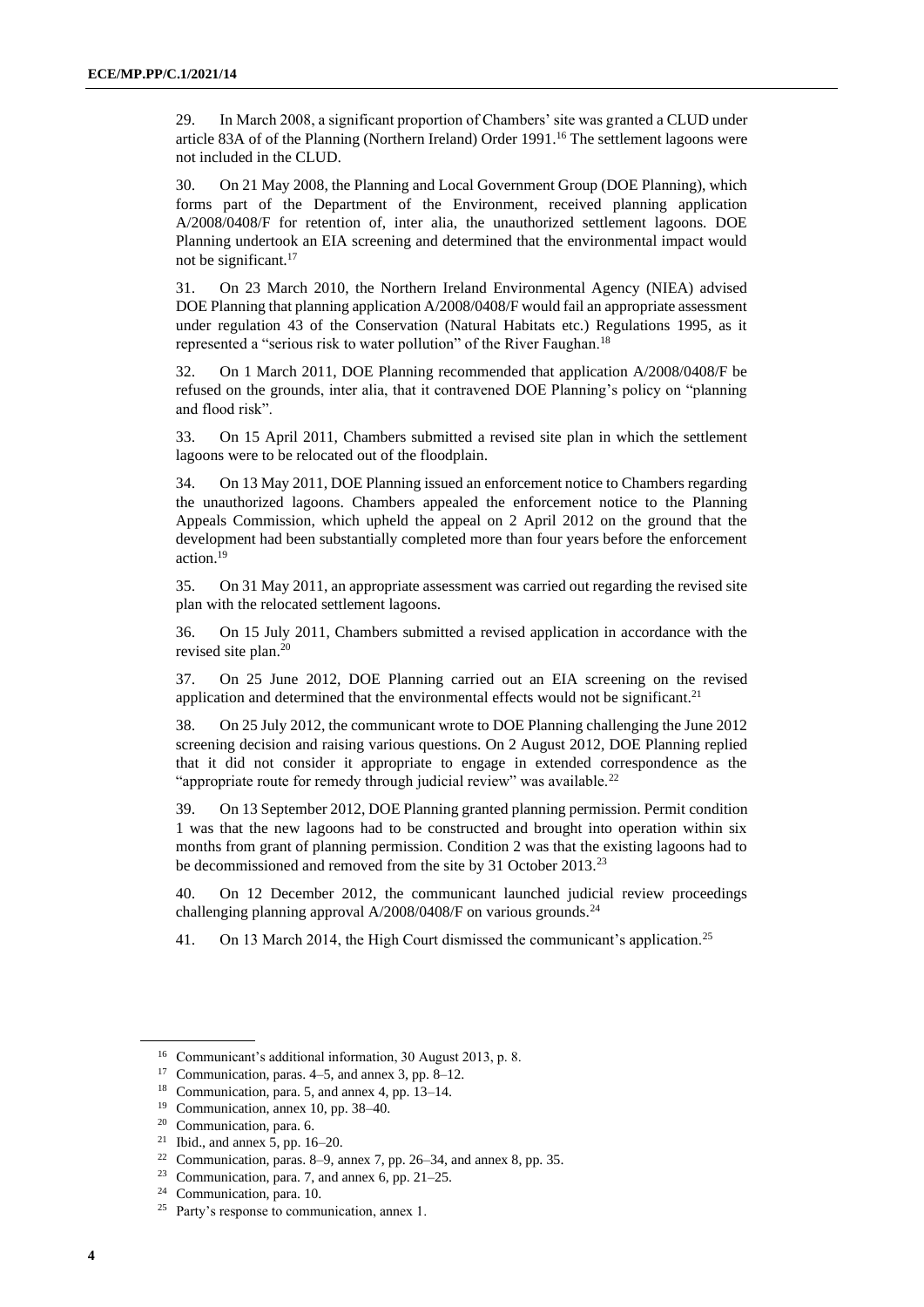42. On 23 May 2014, DOE Planning requested the communicant to pay £5,000, plus £1,000 in value added tax, noting that the Cost Protection (Aarhus Convention) Regulations 2013 did not apply as the proceedings had begun before the Regulations entered into force.<sup>26</sup>

43. On 30 May 2014, the communicant agreed to pay this amount.<sup>27</sup> Its own legal costs for the judicial review proceeding were £160,828.63.<sup>28</sup>

44. The new lagoons were not constructed within six months and to date remain unconstructed. The existing lagoons were not decommissioned and removed by 31 October 2013. They remain in their original location directly adjacent to the River Faughan.

### **C. Domestic remedies and admissibility**

45. The communicant's use of domestic remedies is described in paragraphs 40–41 above.

46. The communicant states that it had insufficient funds to appeal. It claims that paying its legal fees for the High Court proceedings put it on the verge of bankruptcy and it had to make redundant two full-time and one part-time employees to do so.<sup>29</sup>

47. The communicant submits that it applied for a cost protection order but withdrew its application because, if its judicial review was successful, it could only have recovered £35,000 of its then-£150,000 legal costs, which would put it at risk of bankruptcy.<sup>30</sup>

48. The Party concerned submits that the planning permission was conditional on implementation within six months, which had already passed when the communicant initiated judicial review proceedings. The planning permission is therefore no longer of any practical consequence to the River Faughan and the communication should be found inadmissible.<sup>31</sup>

49. The Party concerned claims that the communicant was able to and did challenge the planning permission through judicial review proceedings, and that costs were enforced against the communicant only in a limited manner, in compliance with the Convention.<sup>32</sup>

50. The Party concerned contends that the communicant's complaint that the £6,000 costs order amounted to penalization constitutes an abuse of the right to bring a communication under paragraph 20(b) of the annex to decision  $I/7<sup>33</sup>$ 

51. The Party concerned claims that the communicant has not used all domestic remedies, including for review of information requests.<sup>34</sup>

52. The Party concerned submits that the Convention does not require the introduction of "third party rights of appeal", that there were no attempts to discourage legal challenges through prohibitively expensive judicial review and that there has been no impediment to the public's ability to effectively engage in environmental decision-making.<sup>35</sup>

53. Accordingly, the Party concerned submits that the communication should be found inadmissible for being unsubstantiated and manifestly unreasonable under paragraph 20 of the annex to decision I/7 and because the communicant has not exhausted domestic remedies in accordance with paragraph 21 of decision  $I/7$ .<sup>36</sup>

<sup>26</sup> Ibid., annex 2, pp. 4–5.

<sup>27</sup> Ibid., p. 7.

<sup>&</sup>lt;sup>28</sup> Communicant's reply to Committee's questions, 25 February 2018, para. 7.

<sup>29</sup> Communicant's additional information, 30 August 2013, p. 12.

<sup>30</sup> Ibid., pp. 9–10.

<sup>31</sup> Party's response to communication, paras. 7–9.

<sup>32</sup> Ibid., paras. 10–12.

<sup>33</sup> Ibid., para. 43.

<sup>34</sup> Ibid., paras. 52–54.

 $35$  Ibid., para. 6 (vi), (vii), (viii) and (ix).

<sup>36</sup> Ibid., para. 108.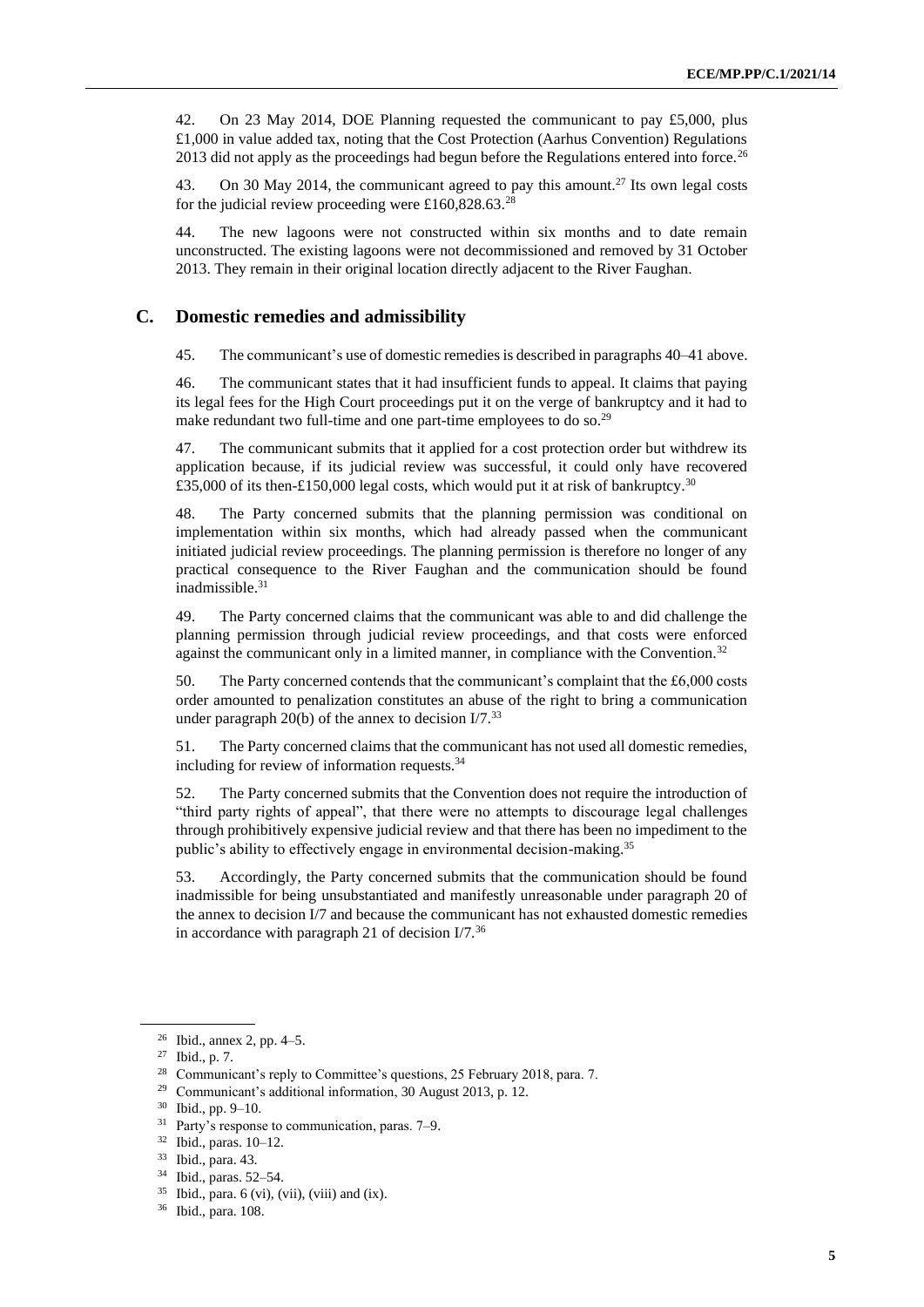## **D. Substantive Issues**

#### **Article 1**

54. The communicant alleges that, by refusing to reply to its questions, the Party concerned contravened article 1.<sup>37</sup>

55. The Party concerned claims that, since none of the Convention's operative provisions were breached, article 1 cannot have been violated.<sup>38</sup>

#### **Article 3(2)**

56. The communicant submits that the Party concerned failed to comply with article 3(2) by failing to include environmental information in the screening decision and by inviting the communicant to initiate judicial review rather than justifying its negative screening decision.<sup>39</sup>

57. The communicant claims that many of its letters to DOE Planning went unanswered or received standard acknowledgement letters that failed to address its questions.<sup>40</sup>

58. The Party concerned submits that the authorities actively engaged with the communicant beyond established procedures. The communicant was provided with proper access to information and possibilities to engage in the process. All issues raised were fully considered and informed the relevant assessments.<sup>41</sup>

59. The Party concerned highlights DOE Planning's extensive correspondence with the communicant. It submits that the communicant's 25 July 2012 letter was not an environmental information request but yet another invitation to revisit the case and that the provision of information on available judicial remedies was not an invitation to pursue litigation.<sup>42</sup>

#### **Article 3(8)**

60. The communicant submits that the Party concerned fails to comply with article 3(8) because of the costly nature of judicial review proceedings, which unfairly penalizes affected individuals and voluntary groups, and its refusal to introduce "third party rights of appeal" against planning decisions.<sup>43</sup>

61. The Party concerned states that reasonable costs awards in judicial proceedings do not constitute penalization under article 3(8) and there is no evidence that DOE Planning's pursuit of costs was unreasonable, noting it only sought to recover £6,000 of its £54,363.65 legal costs.<sup>44</sup>

#### **Article 4**

62. The communicant submits that DOE Planning did not provide information on the reasoning for its negative screening decision as the communicant's letter of 25 July 2012 had requested.<sup>45</sup>

63. The Party concerned submits that the communicant has conceded that the requested information did not exist and therefore no breach of article 4 can have occurred.<sup>46</sup>

<sup>37</sup> Communication, para. 16.

<sup>38</sup> Party's response to communication, paras. 19–21.

<sup>39</sup> Communication, para. 17.

<sup>40</sup> Communicant's reply to questions, 16 February 2017, p. 2.

<sup>41</sup> Party's response to communication, para. 13–16.

 $42$  Ibid., paras. 26–27 and 30–32, and annexes 3 and 4.

<sup>43</sup> Communication, paras. 13 and 17.

<sup>44</sup> Party's response to communication, paras. 42–46.

<sup>45</sup> Communication, para. 17.

<sup>46</sup> Party's response to communication, para. 51.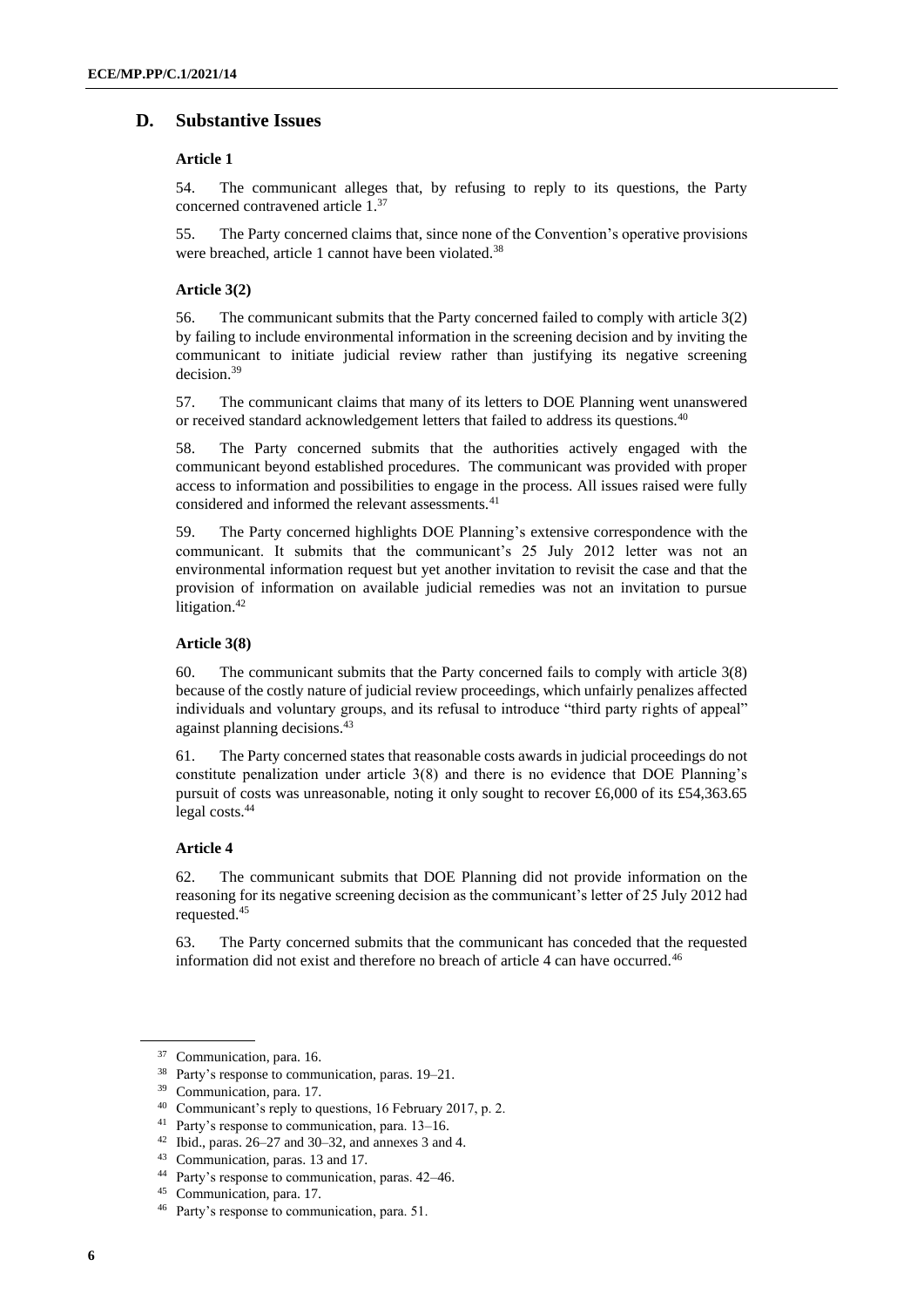#### **Article 6 – applicability**

64. The communicant submits that the competent authority's assessment of the settlement lagoons concluded that the development would fail an appropriate assessment under article  $6(3)$  of the Habitats Directive. It submits that the development thus falls under article  $6(1)(b)$ of the Convention.<sup>47</sup>

65. The communicant claims that the waste deposited at the site was more than 25,000 tons and therefore falls under paragraph 5 of annex I of the Convention.<sup>48</sup>

66. The Party concerned denies that the project is subject to article 6 either by virtue of annex I or as an activity that may have a significant impact on the environment.<sup>49</sup>

#### **Article 6(2) and (3)**

67. The communicant submits that, by enabling development consents to be obtained retrospectively, the Party concerned does not allow for public involvement in environmental decision-making at an early stage, in breach of article 6(2) and (3). It highlights the settlement lagoons, which were constructed and operating before the planning application for their retention was submitted in May 2008. It submits that, as demonstrated in the present case, this practice immunizes developments from enforcement action (see para. 29 above).<sup>50</sup>

68. The communicant contends that DOE Planning generally makes the development control officer's (DCO) report available online one week before making its recommendation on planning permission to the Council but that did not happen in this case. It claims that it repeatedly requested the DCO report but was told that it had not been finalized. It claims that the report was sent on 17 September 2012, four days after planning permission was granted and that, since the report was dated 24 August 2012, it was either withheld until planning permission was granted or given a misleading date.<sup>51</sup>

69. The Party concerned states that the planning application was advertised in a newspaper on 13 June 2008 and re-advertised on 3 August 2011. The communicant was notified under the neighbour notification process on 23 November 2008 and renotified of any amendments. Furthermore, every element of the process was recorded on the Northern Ireland Planning Portal.<sup>52</sup>

70. Concerning the communicant's requests for the DCO report, the Party concerned contends that the timing of its release did not affect the communicant's right to participate in the decision-making. The agenda for the Council's 4 September 2012 meeting was available online at least one week beforehand. The agenda serves to make the Department's recommendation known to the public before the Council meeting and the communicant could have acted on that basis.<sup>53</sup>

#### **Article 9(2) and (3) – standard of review and "third party appeal rights"**

71. The communicant alleges that the Party concerned fails to comply with article 9(2) and (3) because third parties cannot appeal planning permissions before the Planning Appeals Commission. Third parties' only redress is judicial review but this is limited to reviewing procedural defects and the rationality or *Wednesbury* reasonableness of the decision and does not review the substantive merits of the environmental decision-making.<sup>54</sup>

72. The Party concerned submits that the Convention does not require a "third party right of appeal" and judicial review is sufficient to comply with article 9(2) and (3). The Convention does not require that the court substitute its view for that of the executive, which would violate constitutional principles of separation of powers and democratic oversight of

<sup>&</sup>lt;sup>47</sup> Communicant's reply to Committee's questions, 16 February 2017, p. 11.

<sup>48</sup> Communicant's additional information, 30 August 2013, p. 8.

<sup>49</sup> Party's response to communication, para. 57.

<sup>50</sup> Communication, paras. 19 and 21.

<sup>51</sup> Ibid., para. 20.

<sup>52</sup> Party's response to communication, para. 104.

<sup>53</sup> Ibid., paras. 34–36.

<sup>54</sup> Communication, para. 23 (b).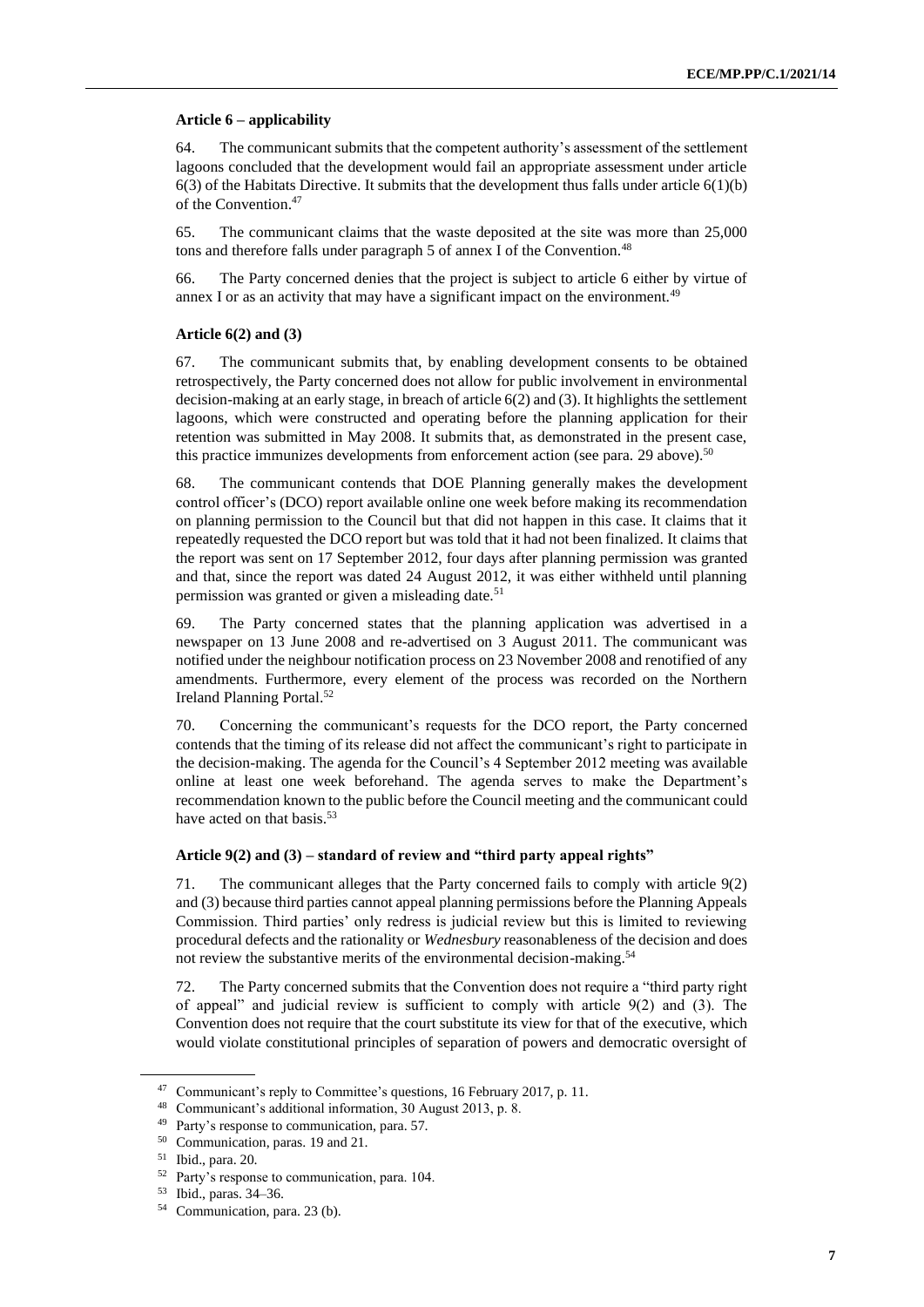executive decision-making. Judicial review is not limited to review of procedural errors or *"Wednesbury* unreasonableness", but includes other forms of substantive illegality, such as errors of law or material errors of fact. The Convention does not specify a particular standard of review but only requires, in article 9(4), appropriate and effective remedies, which judicial review provides.<sup>55</sup>

#### **Article 9(4) – claimant's own legal costs**

73. The communicant alleges that judicial review is prohibitively expensive for all but the wealthiest challengers.<sup>56</sup> It claims that a claimant's own legal costs are a decisive factor in access to justice and that it is aware of five other High Court challenges where claimants were forced to represent themselves due to the cost of legal representation.<sup>57</sup>

74. The communicant submits that cross-caps act as a further deterrent to access to justice because they leave successful claimants unable to fully recover their own costs. It claims that it has identified, but lacks financial means to contest, 13 planning applications affecting the River Faughan in which there are serious defects.<sup>58</sup>

75. The communicant claims that it was prevented from appealing the High Court's judgment due to the legal costs it had already incurred.<sup>59</sup>

76. The Party concerned submits that a claimant's own legal costs are not relevant to whether proceedings are prohibitively expensive and that the cost of judicial review has already been considered by the Committee and the Meeting of the Parties in decision  $V/9n.60$ 

77. The Party concerned contends that the £6,000 costs order, which represented only a fraction of the defendant's costs, cannot be considered prohibitively expensive, and it was reasonable to recover some costs to protect the "public purse".<sup>61</sup>

# **III. Consideration and evaluation by the Committee**

78. The United Kingdom ratified the Convention on 23 February 2005. The Convention entered into force for the United Kingdom on 24 May 2005.

#### **Admissibility and scope of review**

79. Before the hearing at its fifty-ninth meeting, the Committee determined the allegations under articles 1,  $3(8)$  and 4 to be inadmissible under paragraphs 19 and  $20(c)$  and (d) of the annex to decision I/7 as follows:

(a) Regarding article 1, the communication does not contain any separate allegations concerning this provision not already encompassed within the communicant's claims relating to other provisions;

(b) Concerning article 3(8), the communicant has not provided evidence that the costs of judicial review or any other actions taken by the public authorities in its case amount to persecution, penalization or harassment. The Committee thus found the allegation concerning article 3(8) to be not substantiated;

(c) Regarding article 4, the allegations concern the alleged failure by the Party concerned's authorities to provide the communicant with information relevant to the environmental decision-making in order to enable it to participate effectively in that decisionmaking. The Committee thus agreed that these allegations should be examined under article  $6(6).^{62}$ 

<sup>55</sup> Party's response to communication, paras. 63–72 and 75.

<sup>56</sup> Communication, para. 22.

<sup>57</sup> Communicant's reply to questions, 16 February 2017, pp. 21–22.

<sup>58</sup> Communicant's additional information, 30 August 2013, p. 10.

<sup>59</sup> Communicant's update, 22 February 2014, p. 1.

<sup>60</sup> Party's response to communication, paras. 82–83.

<sup>61</sup> Ibid., para. 91.

 $62$  Letter to the communicant and the Party concerned, 5 December 2017, p. 1.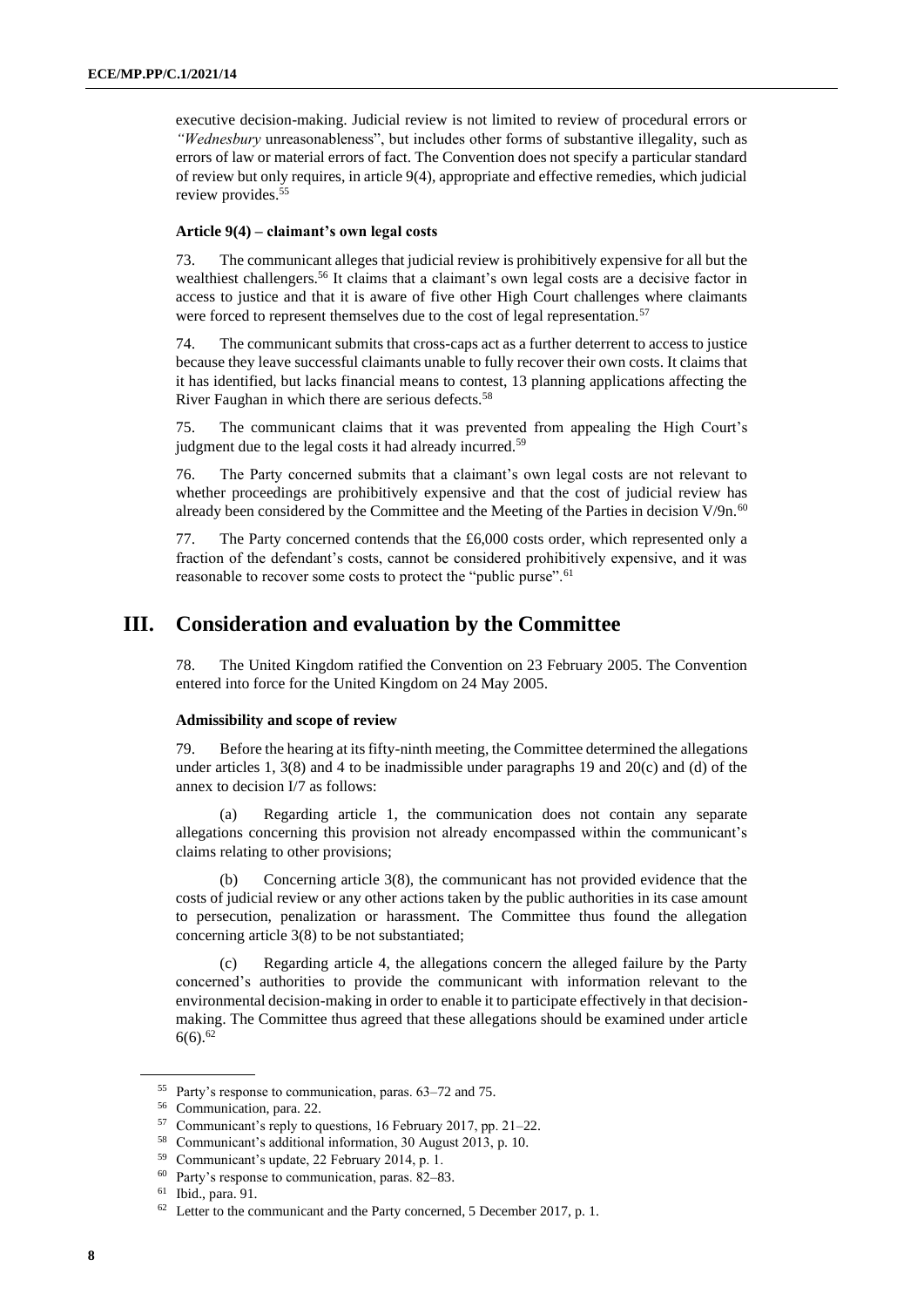80. At the hearing, the Committee confirmed its earlier determination of admissibility regarding the allegations under article 3(2), 6 and 9. The Committee thus finds these aspects of the communication to be admissible.

81. Given that it was only through the Party concerned's comments on the draft findings that the Committee was informed about subsequent developments in its legal framework, the Committee examines the legal framework of the Party concerned at the time of the events at issue. Accordingly, any later developments in the legal framework are not within the scope of these findings.

#### **Article 6(1)(b) – applicability**

82. Article 6(1)(b) requires that each Party shall, in accordance with its national law, apply the provisions of article 6 to decisions on proposed activities not listed in annex I which may have a significant effect on the environment. To this end, Parties shall determine whether such a proposed activity is subject to these provisions.

83. In its findings on communication ACCC/C/2010/50 (Czech Republic), the Committee held that the outcome of an EIA screening process was a determination under article 6(1)(b) on whether an activity which is outside the scope of annex I should be subject to the provisions of article 6.<sup>63</sup> A "positive" EIA screening determination is a determination that the activity is likely to have significant effects on the environment and thus an EIA must be carried out. In line with the above findings, it is also a determination under article  $6(1)(b)$ that the activity is subject to the provisions of article 6.<sup>64</sup>

84. Article 6(3) of the Habitats Directive (at the time, implemented in Northern Ireland through regulation 43 of the Conservation (Natural Habitats) Regulations 1995), requires any plan or project "likely to have a significant effect" on a SAC, either individually or in combination with other plans or projects, to be subject to appropriate assessment of its implications for the site in view of the site's conservation objectives. The decision to carry out an appropriate assessment under article 6(3) of the Habitats Directive is therefore a determination that an activity is likely to have a significant effect on the SAC. It is likewise a determination under article  $6(1)(b)$  that the activity is subject to the provisions of article 6 of the Convention. Importantly, it is not the outcome of the appropriate assessment that is the determination for the purposes of article  $6(1)(b)$ , but the fact that it is determined that an appropriate assessment must be carried out.

85. On 15 October 2010, DOE Planning carried out an appropriate assessment on Chamber's original application A/2008/0408/F regarding the lagoons in their existing location. By doing so, the Party concerned is deemed to have determined that the original application was an activity subject to article 6 of the Convention.

86. On 31 May 2011, DOE Planning carried out an appropriate assessment regarding the revised site plan with the lagoons relocated outside of the floodplain. Accordingly, the revised application for the project, in which the lagoons were to be relocated, was also an activity subject to the provisions of article 6.

87. The Committee thus concludes that the activity was subject to article  $6(1)(b)$  and the requirements of article 6 applied. The original and revised applications are examined under article 6(4) and (6) respectively below.

#### **Article 6(4) – early and effective participation on original application A/2008/0408/F**

88. The communicant submits that, by allowing development consents for projects to be obtained retrospectively, the Party concerned does not allow the public to become involved in environmental decision-making at an early stage.<sup>65</sup> The communicant submits that this was the case for the settlement lagoons, as they were constructed and in operation before the planning application for their retention was submitted in May 2008.

<sup>63</sup> ECE/MP.PP/C.1/2012/11, para. 82.

<sup>64</sup> See also Court of Justice of the European Union, *Lesoochranárske zoskupenie VLK v. Obvodný úrad Trenčín*, Judgment, Case No. C 243/15, 8 November 2016, paras. 45–49.

<sup>65</sup> Communication, para. 19.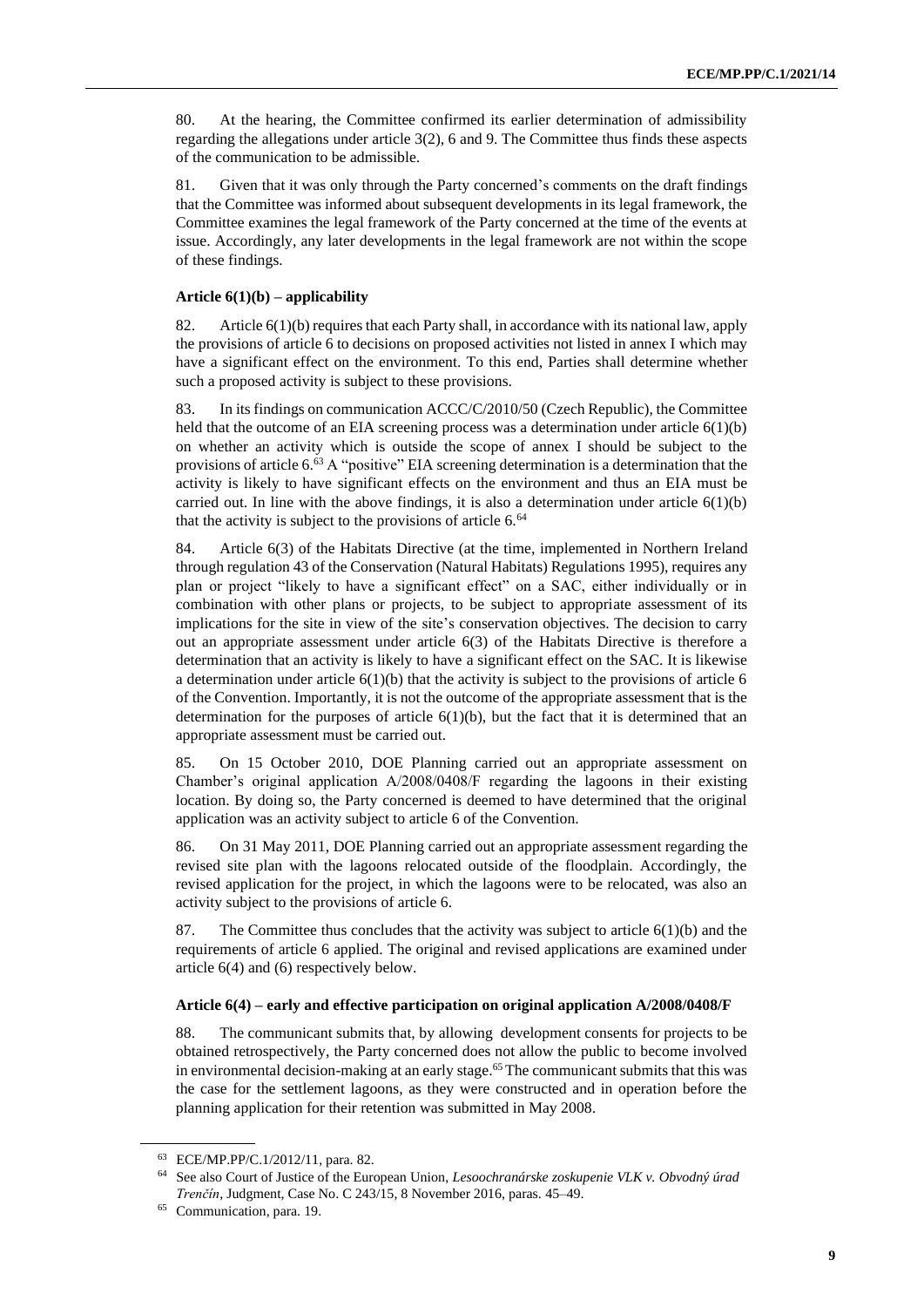89. Article 5(1)(a) of the Convention requires that public authorities possess and update environmental information relevant to their functions. Apparently, due to DOE Planning's ongoing lack of development control regarding this site, it does not know exactly when the three lagoons were constructed.

90. One lagoon was evidently constructed prior to an aerial photograph taken on 19 April 2003. That lagoon is thus outside the scope of the Convention, which only addresses events since its entry into force for the Party concerned on 24 May 2005.

91. The two additional lagoons were constructed at an unknown date between 19 April 2003 and 23 May 2007. Since article 5(1)(a) requires DOE Planning, as the competent public authority for planning control, to possess and update environmental information relevant to its planning functions, the onus is on the Party concerned to demonstrate to the Committee that the two additional lagoons were constructed prior to the Convention's entry into force on 24 May 2005. Since the Party concerned has provided no evidence that the two lagoons were constructed before 24 May 2005, the Committee considers these to be within the scope of the Convention.

92. In its findings on communication ACCC/C/2009/44 (Belarus), the Committee held that the Party concerned in that case had failed to meet the obligation in article 6(4) to provide for "early public participation, when all options are open" because it had already decided on the activity's location prior to public participation.<sup>66</sup> Likewise, in its findings on communication ACCC/C/2004/2 (Kazakhstan), the Committee held that the fact that construction had started before public hearings were held was clearly not in conformity with article  $6(4)$ .  $67$ 

93. In the present case, the construction had not only "started" prior to the opportunity for the public to participate; the lagoons had been constructed and put in operation.

94. For an activity likely to have a significant effect on the environment, such as the lagoons in the present case, it can never meet the requirement of article 6(4) of the Convention for "early public participation, when all options are open" for the decision to permit the activity to be taken after the activity has already commenced or the construction has taken place.

95. Based on the foregoing, the Committee finds that, by only providing for public participation in the decision-making to permit the lagoons once they had already been constructed, the Party concerned failed to meet the requirement in article 6(4) to provide for early public participation when all options are open.

#### **Article 6(6) – access to all information relevant to the decision-making on revised application A/2008/0408/F**

96. The communicant alleges that, despite its multiple requests, both in-person and in writing, for the DCO report prior to the grant of planning permission, the report was provided only four days after planning permission was granted.

97. The DCO report is one of the main, if not the main, reports on which the public authority bases its decision on whether to grant planning permission. It is thus clearly information relevant to the decision-making. Accordingly, the Committee finds that, by not providing the communicant with access to the DCO report prior to the decision to grant planning permission, despite the communicant's multiple requests, the Party concerned failed to comply with article 6(6) of the Convention.

98. The Committee notes, however, that in October 2013, DOE Planning issued an instruction to its officials that DCO reports should be published on the planning portal one week prior to the date on which the decision on whether to grant permission would be made.<sup>68</sup> Moreover, the Committee has no evidence that the non-compliance identified in the

<sup>66</sup> ECE/MP.PP/C.1/2011/6/Add.1, para. 78.

<sup>67</sup> ECE/MP.PP/C.1/2005/2/Add.2, para. 25.

<sup>68</sup> Communicant's reply to questions, 16 February 2017, pp. 6–7.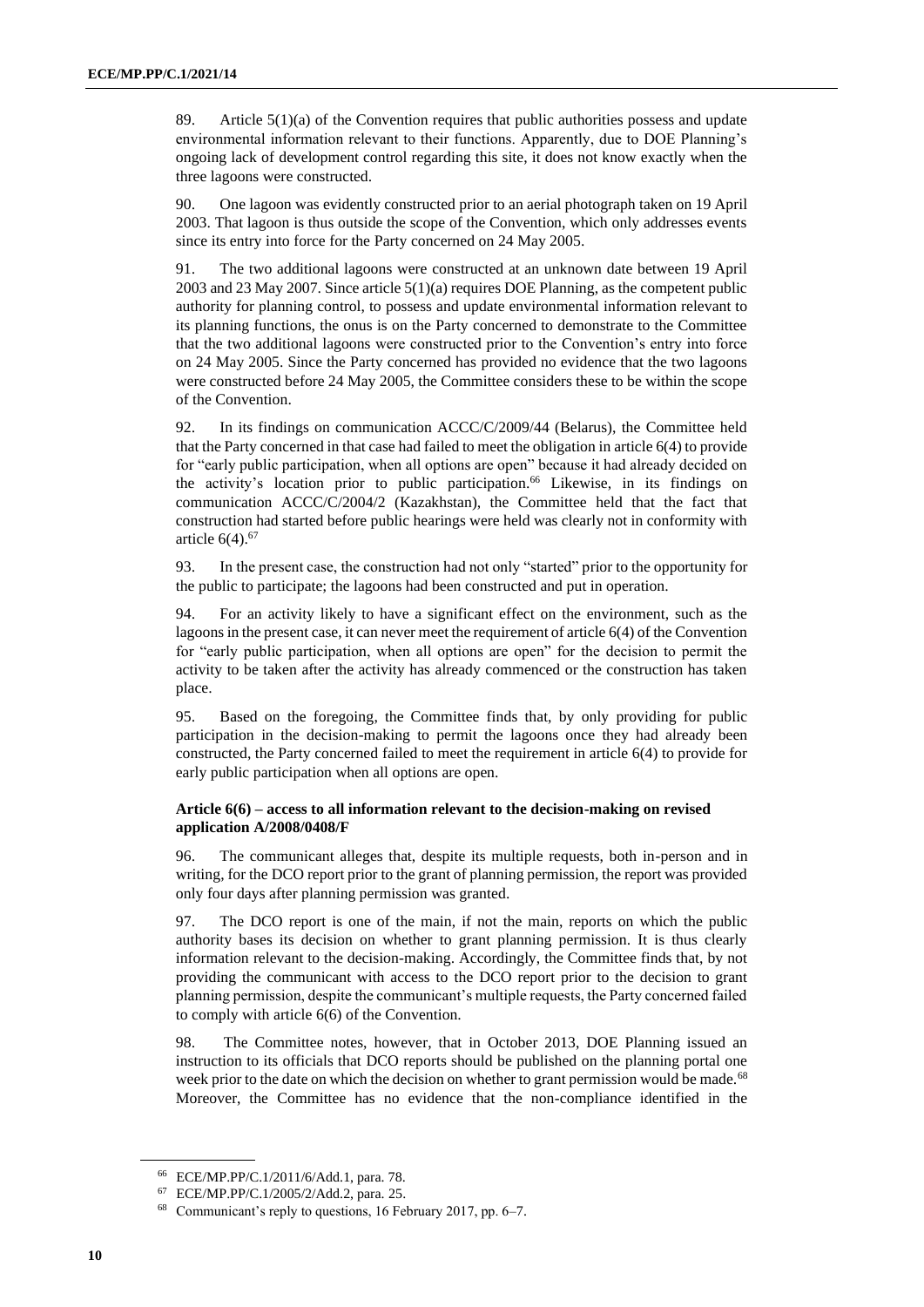preceding paragraph has occurred in other cases or is of a wide or systemic nature. The Committee thus does not make a recommendation on this point.

#### **Article 6 in general – certificate of lawful development**

99. At the time of the events at issue, article 83A of the Planning (Northern Ireland) Order 1991 provided for a "certificate of lawfulness of existing use or development" (CLUD) to be granted for an existing use of buildings or land if no enforcement action might at that time be taken because, inter alia, the time for enforcement action had expired.<sup>69</sup>

100. Article 67B(3) stated that no enforcement action might be taken after the end of a period of four years from when the development was substantially completed.<sup>70</sup>

Pursuant to article 83A(4), "if, on an application under this article, the Department is provided with information satisfying it of the lawfulness at the time of the application of the use, operations or other matter described in the application … the Department shall issue a certificate to that effect".<sup>71</sup>

102. There is no provision for public participation to be carried out prior to the grant of a CLUD. In fact, the application for, and grant of, a CLUD is not even publicly notified.<sup>72</sup>

103. In 2006, DOE Planning commenced enforcement proceedings A/2006/0043CA regarding the unauthorized change of use, infilling and lagoons at Chambers' site.<sup>73</sup>

104. On 5 March 2008, DOE Planning issued a CLUD under article 83A for the existing use "Premises of concrete products and sand and gravel merchants including offices, weighbridge, canteen, drying shed, vehicle maintenance shed, bagging plant, concrete plant, storage (pipes, bagged sand, gravel binds), parking area, hardstandings for circulation and laying out of blocks and washing facilities" at Chambers' site.<sup>74</sup>

105. The lagoons and other operations to the south-west of the site were not included in the CLUD because they were not yet immune from enforcement action under article 67B(3) (that is, they had not yet been substantially completed for more than four years). This ultimately led to application A/2008/0408/F being made.<sup>75</sup>

106. The combined effect of article 67B(3) and the March 2008 CLUD was that Chambers' operation was "salami-sliced", so that, by the time the appropriate assessment on application A/2008/0408/F was carried out on 15 October 2010, the application concerned only a small part of Chambers' operation.

107. However, as evidenced by DOE Planning's 2006 enforcement proceedings A/2006/0043CA, issued after the Convention's entry into force for the Party concerned, the non-permitted activity of "use, infilling and lagoons" was in fact just one activity, on one site, by one operator.

108. It is evident from the 24 August 2012 DCO report that, at the time of deciding planning permission, all options were no longer open and that this was due in significant part to the CLUD. That report states that:

The vast majority of the operation was dealt with under the CLUD and therefore is certified as lawful development. The Department accepts that the remaining aspects of the development are modest, when considered in the context of the entire operation … It would be unreasonable to expect the entire operation to relocate to a new location in order to accommodate business-related expansion. The lagoons are an important

<sup>69</sup> Communication, annex 12, p. 57.

<sup>70</sup> Communication, annex 10, p. 40.

<sup>71</sup> Communication, annex 12, p. 57.

<sup>72</sup> Party's response to communication, annex 5, p. 32.

<sup>73</sup> Party's reply to Committee's questions, 12 March 2018, annex A, p. 1.

<sup>74</sup> Ibid.

<sup>75</sup> Ibid.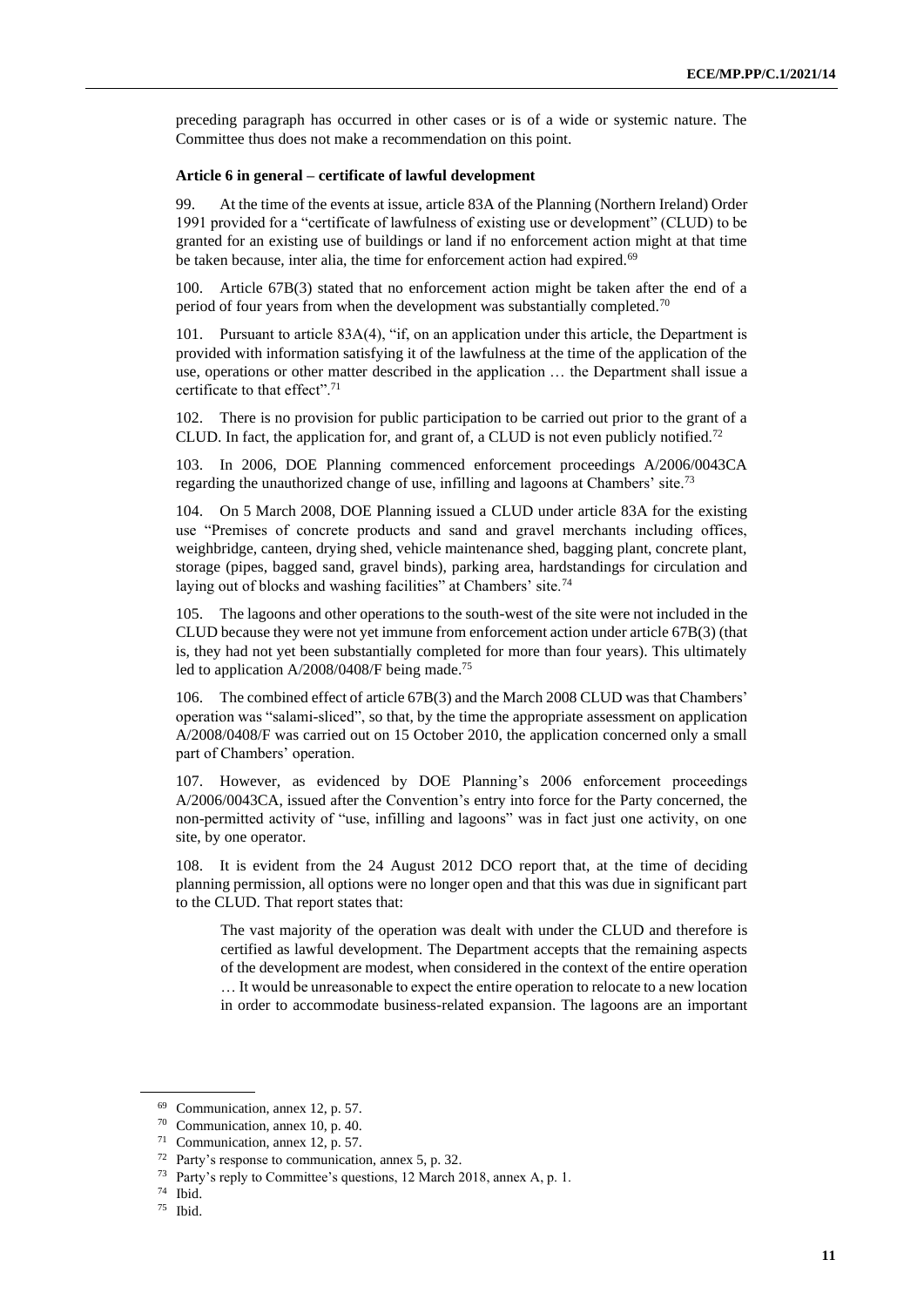element in the running of the business and were originally constructed on the recommendation of NIEA in order to prevent run off in the River Faughan.<sup>76</sup>

109. DOE Planning formulated its recommendation to approve planning permission that same day.

110. The Committee understands that the combined effect of articles 67B(3) and 83A meant that DOE Planning had no option in March 2008 but to grant the CLUD upon Chambers' application. The problem is thus with the legal framework of the Party concerned and not just an isolated case.

111. The combined effect of articles 67B(3) and 83A is that:

(a) Activities that may have significant environmental effects become immune from enforcement action four years after they have been substantially completed (a potential barrier to access to justice under article 9(3) of the Convention, but since this was not raised in the communication, the Committee will not examine this point here);

Activities that may have significant effects are retrospectively permitted (without any environmental assessment or any environmental conditions being included in the permit), without any opportunity for the public to participate in that decision-making.

112. Articles 67B(3) and 83A are thus fundamentally inconsistent with the requirement to ensure effective public participation (and access to justice) under the Convention. Indeed, they run directly counter to the obligation in article 1 that each Party shall guarantee the rights of public participation in decision-making (and access to justice) in environmental matters in order to contribute to the protection of the right of every person to live in an environment adequate to his or her health and well-being.

113. Based on the foregoing, the Committee finds that, by having in place a system through the combined operation of articles 67B(3) and 83A of the Planning (Northern Ireland) Order 1991 whereby activities within the scope of article 6 of the Convention that are themselves in breach of national law relating to the environment are deemed to be lawful and permitted without public participation meeting the Convention's requirements, the Party concerned failed to comply with article 6 of the Convention in its entirety.

### **Article 9(2) – applicability**

114. Since the 13 September 2012 planning permission was a decision under article 6(1)(b) of the Convention, the requirements of article 9(2) applied to that decision.

115. Additionally, as the Committee has held in previous findings,  $77$  a screening decision is a determination under article  $6(1)(b)$ . Accordingly, article  $9(2)$  applied to the 2008 and 2012 screening decisions on the original and revised planning applications.

#### **Article 9(2) – challenging substantive legality**

116. The communicant alleges that it did not have access to a review of the substantive legality of the 2012 screening decision and the 13 September 2012 planning permission as required by article 9(2).

117. The Committee thus examines whether the review of substantive legality carried out by the court met the standard required by article 9(2).

118. In its findings on communication ACCC/C/2012/76 (Bulgaria), the Committee assessed court practice in providing interim relief under article 9 (4), specifically, appeals against orders for preliminary enforcement of EIA/strategic environmental assessment (SEA) decisions challenged on the grounds of potential environmental damage. The Committee found that:

A practice in which the review bodies rely on the conclusions of the contested EIA/SEA decision, rather than making their own assessment of the risk of

<sup>76</sup> Communication, annex 12, p. 53.

<sup>77</sup> ECE/MP.PP/C.1/2013/12, para. 83.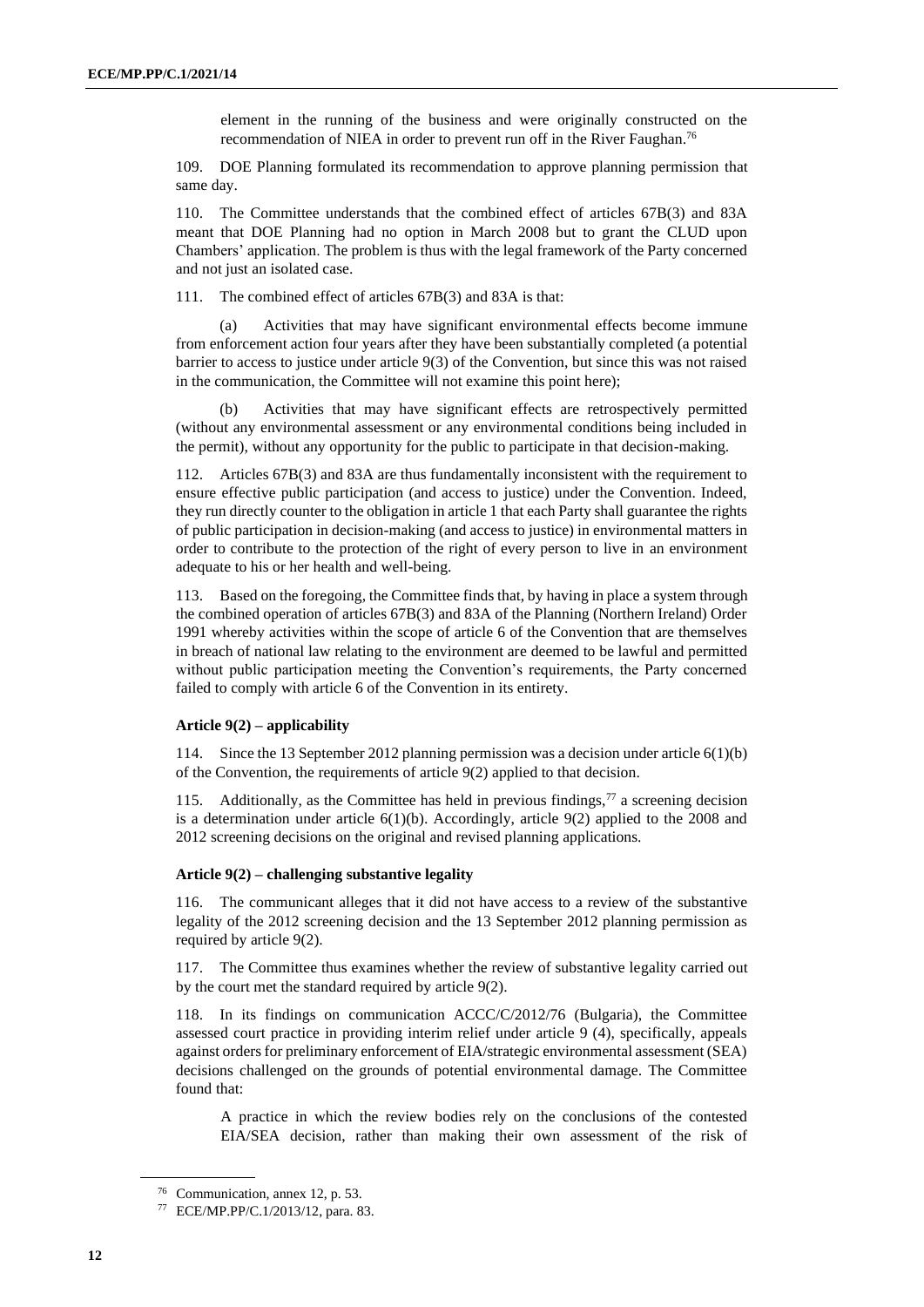environmental damage in the light of all the facts and arguments significant to the case, taking into account the particularly important public interest in the protection of the environment and the need for precaution with respect to preventing environmental harm, does not ensure that such procedures provide adequate and effective remedies to prevent environmental damage. Therefore, the Party concerned fails to comply with article 9, paragraph 4, of the Convention.<sup>78</sup>

119. The Committee considers that the same analysis holds for the requirement to provide for a review of substantive legality under article 9(2). While recognizing that different legal systems may have differing approaches regarding the precise nature of the review procedure provided for the purpose of article 9(2), article 9(2) requires that a reviewing body must review all the facts, evidence and arguments before it and, based on that review, determine whether the contested decision is lawful. This requires the court to carry out its own assessment, in the light of all the evidence before it, as to whether the applicable legal requirements were met. The court must also clearly set out its reasoning when doing so.

120. For example, in a challenge to the substantive legality of an EIA screening decision, the court must make its own assessment, based on all the evidence put before it, as to whether the proposed activity was likely to have a significant effect on the environment and thus to require an EIA. It would not be sufficient to merely check that the decision-maker carried out the correct procedural steps for determining whether a project was likely to have significant effects. Nor does it suffice for the court to check that the decision-maker had formally applied the correct legal test and that the decision-maker had convinced itself that that test was met in a particular case.

121. To be clear, the Convention does not require the court to undertake a completely fresh analysis of all matters arising in the case and to substitute its decision for the decision taken by the competent authority. Nevertheless, the court must undertake its own assessment of all the evidence before it to determine whether the applicable legal requirements were met. The Committee considers that this requires the court to perform a review function over findings of fact and the weight to be given to evidence where those may have a direct impact on the determination as to whether the applicable legal test (for example, likely significant effects) has been met.

#### *Communicant's judicial review proceedings*

122. In its application for judicial review, the communicant raised several grounds. The Committee focuses on the following two grounds from the communicant's application:

(a) The Department erred in making its determination under Regulation 9 of the EIA Regulations (ground 9(c));

(b) Permit conditions 1 and 2 are incompatible (ground  $11(b)(1)$ ).

In its examination below, the Committee does not purport to make any findings on what the outcome of the court's review should have been. Rather, it considers the standard of review applied by the court and whether that standard meets the requirements of a review of substantive legality under article 9(2) of the Convention.

#### (a) The Department erred in making its determination under Regulation 9 of the EIA Regulations (ground  $9(c)$ )

124. Under this ground, the communicant claimed that the Department erred in making its screening determination, inter alia, by failing to take adequate account of the criteria set out in Schedule 3 of the EIA Regulations (and annex III to the EIA Directive) including the potential for pollution and the environmental sensitivity of the SAC.<sup>79</sup>

125. Schedule 3(1) requires that the "characteristics of the development must be considered having regard, in particular to: ...(e) pollution and nuisances". With respect to (e), the 2012 screening decision simply states "N" (i.e. "no"), without any further explanation.

<sup>78</sup> ECE/MP.PP/C.1/2016/3, para. 77.

<sup>79</sup> Party's response to communication, annex 1, para. 4.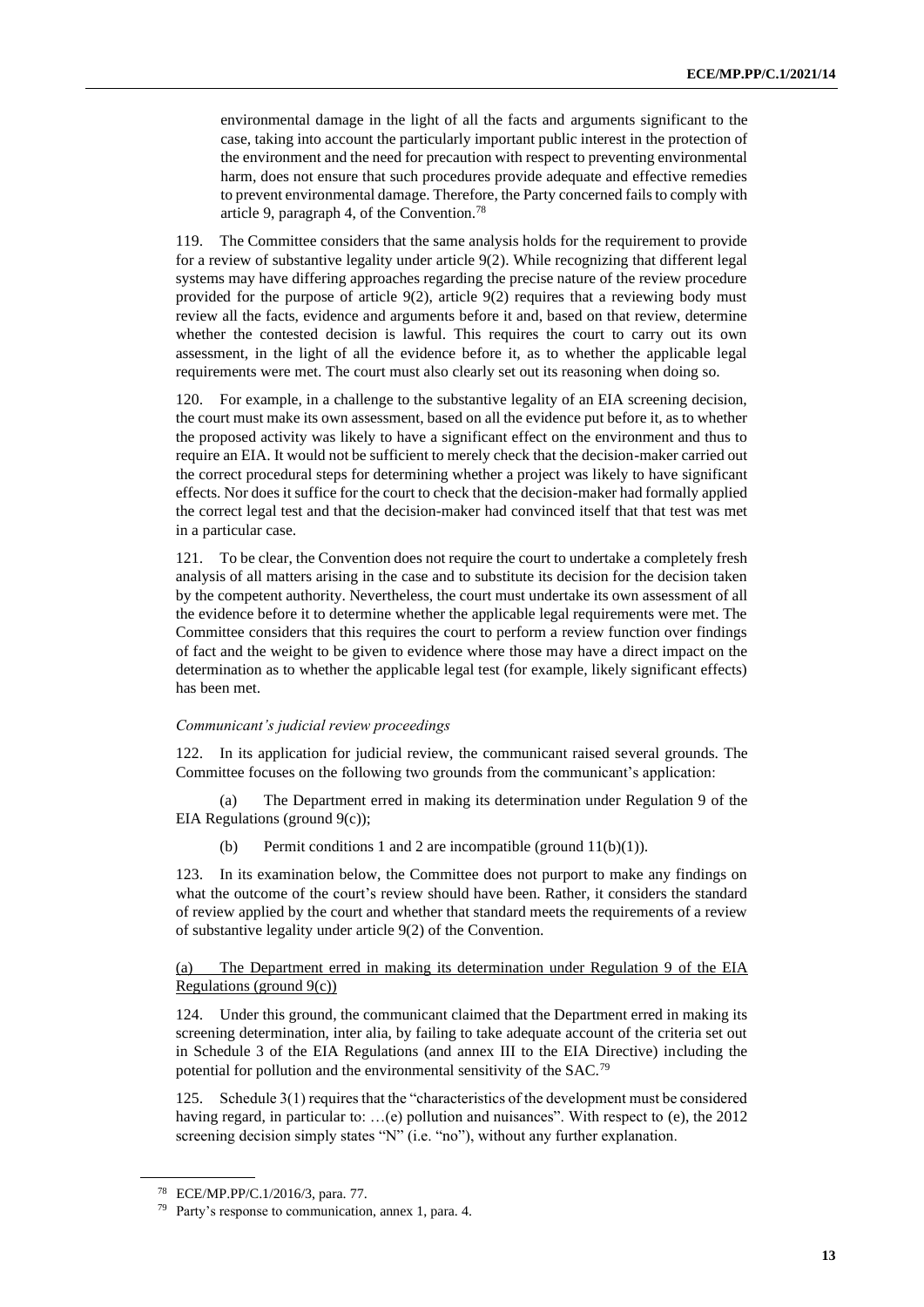126. Schedule 3(2) requires that "the environmental sensitivity of geographical areas likely to be affected by development must be considered, having regard, in particular to [inter alia, areas designated pursuant to the Habitats Directive]". For this criterion, the screening decision again states "N" without any further explanation.

127. The risk of pollution to the River Faughan SAC is the very reason why it was proposed to resite the lagoons. $80$  However, sections 1 and 2 of the screening decision state that neither pollution nor the environmental sensitivity of the River Faughan SAC were matters that needed to be considered when carrying out the screening decision.

128. In reviewing the communicant's claims that DOE Planning failed to take adequate account of the Schedule 3 criteria, the court did not undertake any assessment of its own of whether pollution and the environmental sensitivity of the SAC were criteria that should have been considered when carrying out the screening decision in this case, and if so, whether the screening decision demonstrated that they had been properly considered.

129. Rather, the court relied on the evidence of DOE Planning's senior enforcement officer, Mr. Brown, as to how the screening decision had been done, even though Mr. Brown did not himself carry out the screening.

130. In essence, the judge accepted that DOE Planning properly carried out the screening decision, because Mr. Brown's affidavit said that it did. For example, the court quotes from Mr. Brown's affidavit regarding the Schedule 3 criteria:

The Department also took account of the selection criteria and all other information available to it when arriving at its final determination. The characteristics of the development were considered having regard to the areas as set out in Schedule 3 of the Environmental Regulations as follows …

131. Having examined the judgment closely, the Committee cannot see any indication that the court undertook any assessment itself of whether the Schedule 3 criteria were applied correctly in determining whether the activity was likely to have a significant effect on the environment. Rather, it relied on the affidavit evidence of the decision-maker that it had carried out a proper process, since that was not evident from the "Y/N" wording of the screening decision itself.

132. That this was the standard of review applied by the court is expressly stated in the judgment. For example:

I remind myself that the judgement as to whether a development falling within Schedule 2 has significant effects upon the environment is a matter of planning judgement for the decision-maker only reviewable on *Wednesbury* grounds. Findings of fact, the weight to be given to evidence and the balancing of relevant considerations are for the primary decision-maker.

...

There is considerable force in the respondent's submission that the criticisms levelled by the applicant are criticisms of the respondent's findings of fact, the weight to be given to evidence particularly from specialist consultees and the balancing of relevant considerations by the respondent. It is not the function of the court in judicial review to substitute its own opinion of the evidence for that of the respondent. The court is not sitting as an appeal court to carry out a merits-based review.<sup>81</sup>

133. The Committee does not examine whether the *Wednesbury* test itself meets the requirements of article 9(2). Rather, based on paragraphs 119–121 and 124–132 above, the Committee considers that, by not undertaking its own assessment of whether the Schedule 3 criteria were met and thus whether the development was "likely to have significant effects on the environment by virtue of factors such as its nature, size or location"<sup>82</sup> but instead relying on the evidence of the public authority that the screening decision had been properly

<sup>80</sup> See communication, annex 4, pp. 13–14.

<sup>&</sup>lt;sup>81</sup> Party's response to communication, annex 1, paras. 114 and 119.

<sup>82</sup> The Planning (Environmental Impact Assessment) Regulations (Northern Ireland) 1999, regulation 2(2).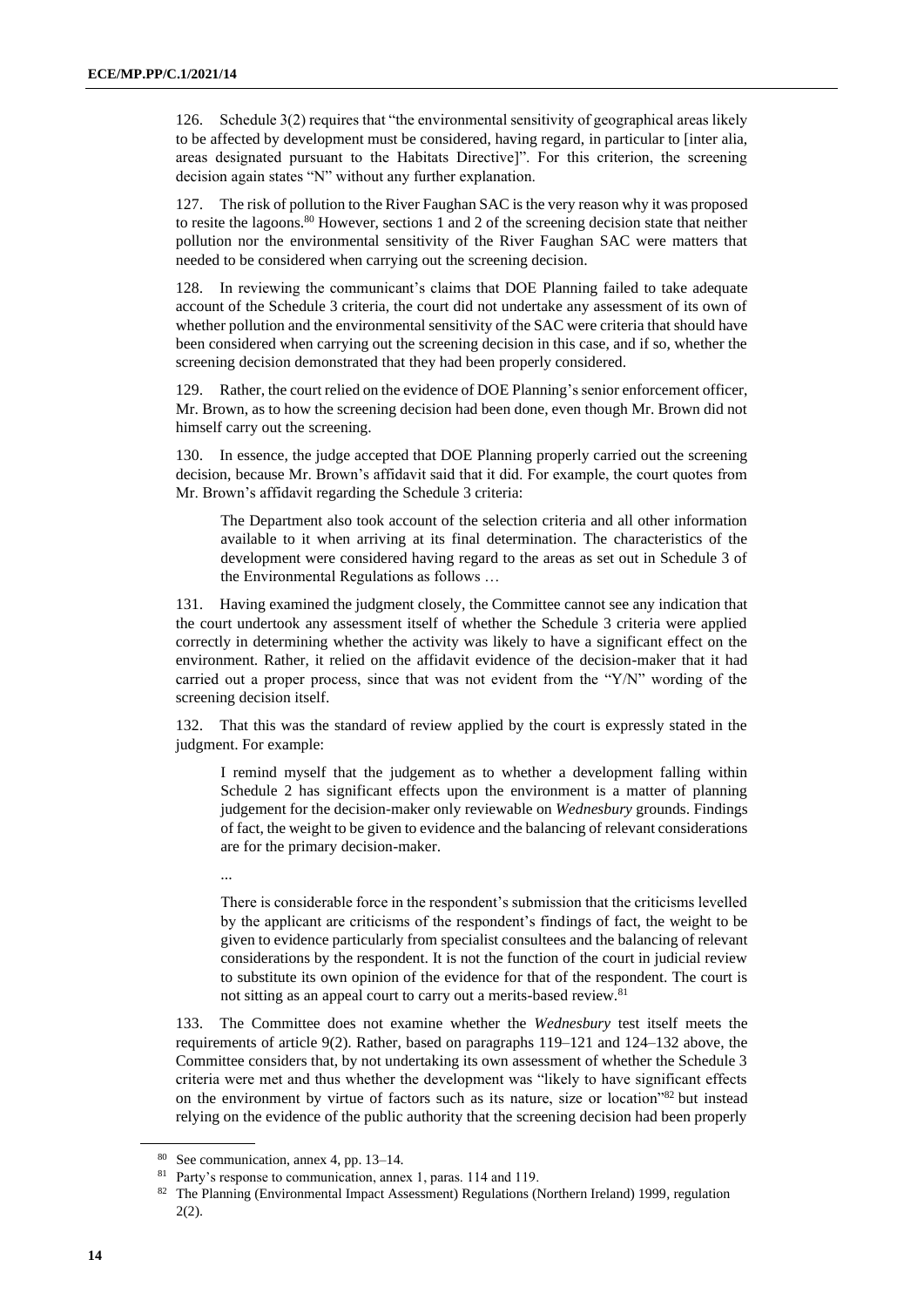carried out, the standard of review applied by the court in this case did not meet the requirement to provide for the review of the substantive legality of decisions subject to article 6 of the Convention as required by article 9(2).

#### (b) Permit conditions 1 and 2 are incompatible (ground  $11(b)(1)$ )

134. Under this ground, the communicant claimed that "the Department erred in law when imposing conditions on the permission … by imposing conditions 1 and 2, which are incompatible by … requiring proposed lagoon construction in the location of an existing lagoon".

135. In its judgment, the court set out the applicable law on judicial review of permit conditions:

Conditions on planning permissions should be interpreted benevolently and not narrowly or strictly… A condition will [be] invalid only "if it can be given no meaning or no sensible or ascertainable meaning"... However, conditions must nonetheless be reasonable in the *Wednesbury* sense to be valid in law.<sup>83</sup>

136. Permit condition 3 required that the approved development "be carried out in accordance with the stamped approved drawings … The phasing of the works hereby approved shall be carried out as detailed in drawing 07 rev 3."

137. Drawing 07 rev 3 was before the court, together with the other stamped approved drawings. To support its case that conditions 1 and 2 were not compatible because the new lagoons were required to be built partly on top of the existing lagoons, the communicant also submitted marked-up versions of those drawings to demonstrate how the new lagoons would overlap with the existing lagoons. These included marked-up versions of drawing 07 rev 3 showing the parts of the new lagoons that would be built in the water of the existing lagoons.

138. The communicant's mark-up on the approved drawings shows overlaps between the proposed lagoons and one of the existing lagoons. It is not within the Committee's remit to ascertain whether there were in fact any such overlaps. However, it considers that a review of the substantive legality of the permit conditions would require the court to clearly assess this discrepancy in the parties' evidence. Yet, the communicant's evidence on this matter is not identifiably addressed in the judgment at all. On this point, the Committee underlines that the court must clearly and demonstrably examine all the evidence before it and explain why it reaches the conclusion it does. In the present case, the court did not do so. Rather it accepted the evidence of Mr. Brown, DOE Planning's senior enforcement officer, without explanation and without commenting on the conflicting evidence provided by the communicant. The court's reliance on Mr. Brown's evidence is illustrated by the almost word-for-word adoption thereof in the judgment. For instance, paragraph 57 of Mr. Brown's affidavit states that:

Although the proposed lagoons are in close proximity to the existing lagoons, there is no overlap and the site sections as indicated on approved drawing 07 Rev 3 demonstrates that the new lagoons can be constructed without interference with the existing lagoons.<sup>84</sup>

139. Paragraph 94 of the court's judgment states that:

Whilst the proposed lagoons are in close proximity to the existing lagoons the site sections as indicated on approved drawing 07 Rev 3 demonstrates that the new lagoons can be constructed without interference with the existing lagoons.

140. The Committee can see nothing in the judgment to indicate that the court carried out its own assessment of whether permit conditions 1 and 2 could be implemented in practice and in particular whether, based on the conflicting evidence before it, it was technically possible to construct two new lagoons in the waters of the most highly contaminated existing lagoon, without any adverse effects on the environment. Rather, the court appears to have simply relied on the decision-maker's evidence that it could be done. While it was of course open to the court to decide that the decision-maker's evidence was the more convincing, it

<sup>&</sup>lt;sup>83</sup> Party's response to communication, annex 1, para. 85, case citations omitted.

<sup>84</sup> Party's reply to Committee's questions, 12 March 2018, annex D, para. 57.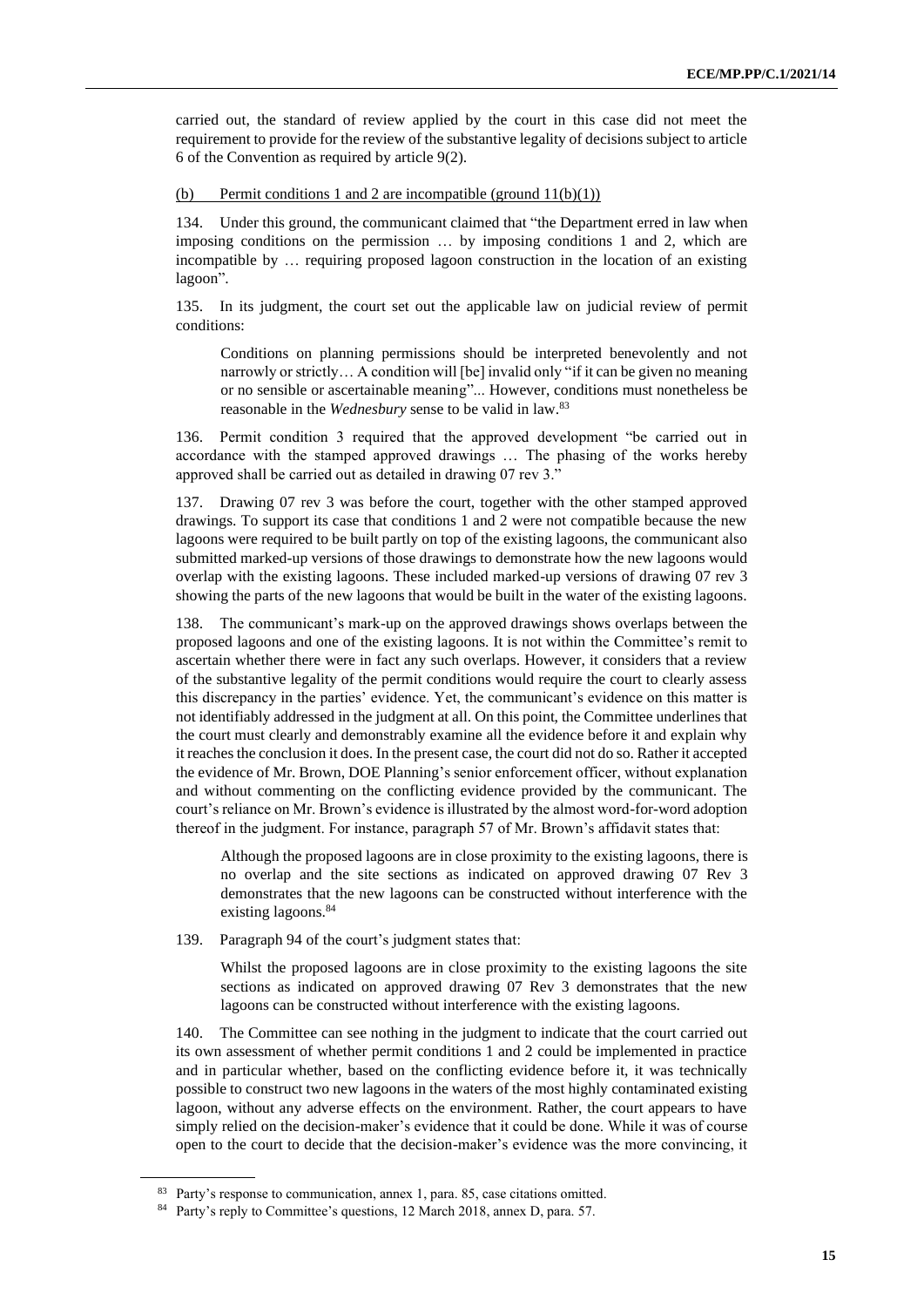needed then to explain why it rejected the communicant's evidence on this point. The judgment is silent in this regard. The approach taken by the court does not meet the requirement of article 9(2) to provide for the review of the substantive legality of decisions, acts and omissions subject to article 6.

#### *Conclusion regarding article 9(2) – challenging substantive legality*

141. Based on the foregoing, the Committee finds that, by the court not undertaking its own assessment, based on all the evidence before it, of whether:

(a) The development was "likely to have significant effects on the environment by virtue of factors such as its nature, size or location";<sup>85</sup>

The permit conditions could be implemented in practice without adverse environmental impacts,

but instead relying on the assessment of the public authority that took the contested decisions, the Party concerned failed to provide for a review of the substantive legality of those decisions in accordance with the requirements of article 9(2) of the Convention.

142. Noting that the issue of review of substantive legality under article 9(2) in the Party concerned is also before the Committee at a wider level in communication ACCC/C/2017/156 (United Kingdom), the Committee does not make a recommendation on this issue in the present case.

#### **Article 9(4) – third party appeal rights**

143. Under the Party concerned's legal framework, applicants for planning permission for an activity subject to article 6 of the Convention can appeal the planning decision, and any conditions thereof, to the Planning Appeals Commission (PAC). PAC undertakes a full merits review. In contrast, other members of the public seeking to challenge the same decision must apply for permission to the High Court to bring judicial review. While, if the planning applicant brings an appeal to PAC, other members of the public can participate in that proceeding, they cannot bring a case to PAC themselves.

144. In its findings on communications ACCC/C/2010/45 and ACCC/C/2011/60 (United Kingdom), the Committee held that the right of a developer in England and Wales to appeal a refusal to grant planning permission to the Secretary of State for Communities and Local Government or to the Secretary of State's Planning Inspectors was not a review procedure under article 9(2) of the Convention because the appeal was "before an executive body, not constituting a court of law or independent and impartial body established by law".<sup>86</sup>

145. The Committee does not examine in the present case whether the right of a developer in Northern Ireland to appeal a planning decision, or any conditions thereof, to the Planning Appeal Commission is a review procedure under article 9(2) of the Convention. However, it is clear that for a planning decision in Northern Ireland subject to article 6 of the Convention, the developer is entitled to a full merits review of that decision by a specialist planning body, whereas other members of the public seeking to exercise their rights under article 9(2) are not. This situation is clearly not fair within the meaning of article 9(4) of the Convention.

146. The Committee finds that, by maintaining a legal framework under which developers of proposed activities subject to article 6 of the Convention are entitled to a full merits review of the decision on the proposed activity, but other members of the public seeking to challenge the same decision are not, the Party concerned fails to ensure that review procedures under article 9(2) are fair as required by article 9(4) of the Convention.

147. Noting that the standard of review under article 9(2) in the Party concerned is also before the Committee at a wider level in communication ACCC/C/2017/156 (United Kingdom), including the right of developers, but not other members of the public, to a full

<sup>&</sup>lt;sup>85</sup> The Planning (Environmental Impact Assessment) Regulations (Northern Ireland) 1999, regulation 2(2).

<sup>86</sup> ECE/MP.PP/C.1/2013/12, para. 84.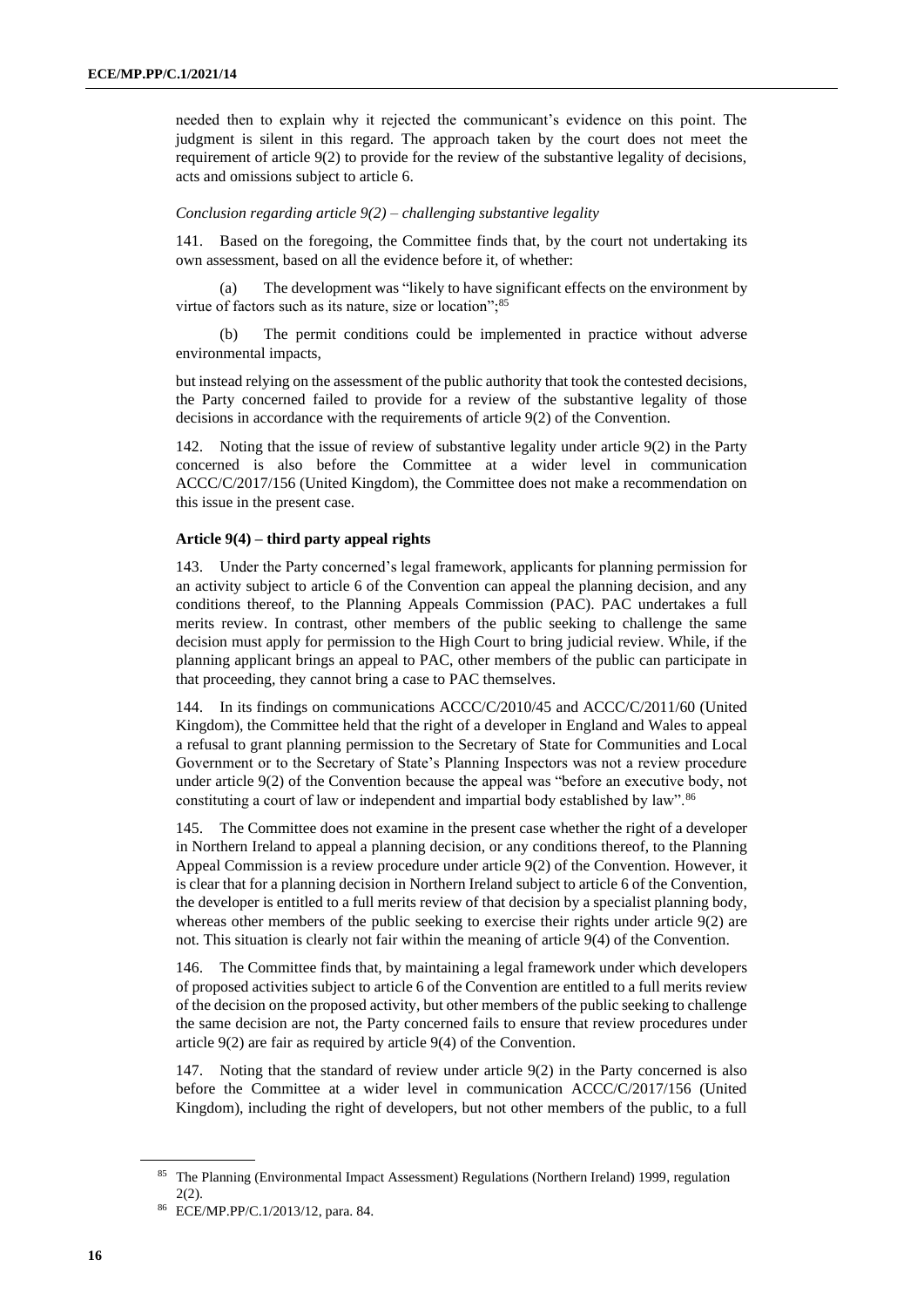merits review,<sup>87</sup> the Committee does not make a recommendation on this issue in the present case.

#### **Article 9(4) – prohibitively expensive legal costs**

148. The communicant's own legal fees for its judicial review proceedings totalled £160,000. The communicant claims that this was 2.5 times its annual running fees, and that as a result of these fees, it had to make redundant two full-time and one part-time staff members, it was placed on the verge of bankruptcy and precluded from appealing the High Court's judgment.

149. As it has held in past findings, "when assessing the costs related to procedures for access to justice in the light of the standard set by article 9, paragraph 4, of the Convention, the Committee considers the cost system as a whole and in a systemic manner".<sup>88</sup> In the present case, the Committee has before it the sum of legal fees paid by the communicant, but no information on whether it may have been possible to offset or mitigate some of these costs, for example, through use of a conditional fee agreement, or by instructing one barrister rather than two. Accordingly, while acknowledging that the sum of the communicant's legal fees is extremely high, the Committee is not in a position to make a finding on this point.

#### **Article 3(2)**

150. The communicant claims that the Party concerned failed to comply with article 3(2) in two respects. First, because DOE Planning did not include the required level of environmental information in its screening decisions. Second, because when the communicant asked DOE Planning to justify its negative screening decision it declined to do so, informing the communicant that it was entitled to bring judicial review proceedings if it wished to pursue this matter.<sup>89</sup> The Committee also considers DOE Planning's handling of the communicant's requests for access to the 24 August 2012 DCO report of relevance to article 3(2). These matters are each examined below.

151. In its findings on communication ACCC/C/2013/92 (Germany), the Committee held that:

While this is an obligation of effort, rather than of the result, nevertheless the efforts taken may be subject to due diligence scrutiny. Moreover, while the obligation to "endeavour to ensure", just like all other obligations in the Convention, is addressed to the Party concerned, the Committee may examine in specific cases whether a public authority or an official, as a representative of the Party concerned, took the efforts needed to meet the requirement of this provision.<sup>90</sup>

#### *Level of environmental information in screening decisions*

152. The Committee considers that the communicant has not explained how the level of information in an EIA screening decision falls under article 3(2). The Committee thus finds this allegation to be unsubstantiated.

#### *Correspondence between communicant and DOE Planning*

153. The communicant's second allegation concerns the statement in DOE Planning's 2 August 2012 letter that "the Department does not consider it appropriate to engage in extended and expansive correspondence in the light of your stance as there is an appropriate route for remedy through judicial review".<sup>91</sup>

<sup>87</sup> Communication on ACCC/C/2017/156 (United Kingdom), p. 13.

<sup>88</sup> Committee's findings on communication ACCC/C/2008/33 (United Kingdom), ECE/MP.PP/C.1/2010/6/Add.3, para. 128.

Communication, para. 17.

<sup>90</sup> ECE/MP.PP/C.1/2017/15, para. 88.

<sup>91</sup> Communication, annex 8, p. 35.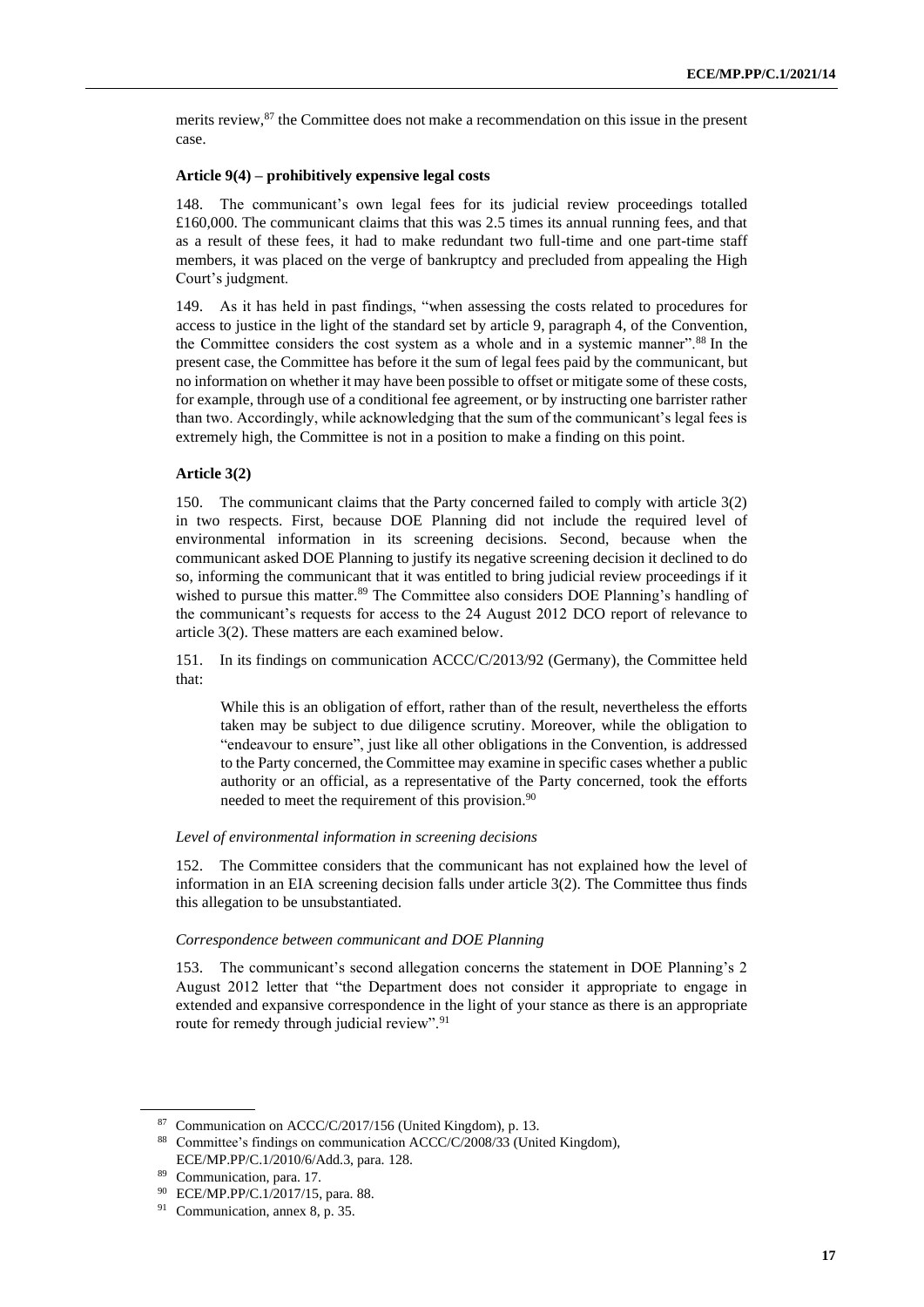154. The Party concerned submits that this letter must be considered against the background of all the correspondence and engagement that preceded it.<sup>92</sup>

155. The Committee has reviewed the correspondence between the communicant and DOE Planning from 2006 to 2012.<sup>93</sup> It is clear to the Committee that, in its letters to DOE Planning during that period, the communicant was seeking to exercise its rights under the Convention to access environmental information, to challenge contraventions of national law relating to the environment and to participate in any resulting permitting process that might take place on those then-non-permitted activities.

156. In that correspondence, the communicant repeatedly asked DOE Planning to take action against Chambers' non-permitted activities, lest a pollution incident occur or the nonpermitted activities become immune from enforcement.<sup>94</sup>

157. By the time that DOE Planning took enforcement action in 2006, the majority of Chambers' non-permitted activities had become immune from enforcement and were granted a CLUD in 2008. Regarding the non-permitted lagoons, by the time DOE Planning issued enforcement notices in May 2011, those too had become immune from enforcement action.

158. The result of DOE Planning's failure over many years to take effective enforcement action against Chambers' non-permitted activities, notwithstanding the communicant's many requests, was that those operations became immune from enforcement and, for most of the site, subject to a CLUD. Thus the public could no longer have access to justice to challenge the operator's contraventions of national law, because the law was deemed to be no longer contravened. Nor could the public have a right to participate in any permitting process, because there is no public participation regarding a CLUD.

159. Based on the foregoing, the Committee finds that, by failing to take effective enforcement action against the operator's non-permitted activities for so long that those activities were deemed lawful and could no longer be subject to either public participation in decision-making under article 6 or access to justice under article 9(3), the Party concerned failed to meet the requirements of article 3(2) to endeavour to ensure that its officials and authorities facilitate the public's participation in decision-making and access to justice under the Convention.

#### *Communicant's requests for access to 24 August 2012 report*

160. The Committee understands that it is DOE Planning's practice to publish the DCO report prior to making a recommendation on a planning permission to the Council. This did not however happen with the 24 August 2012 DCO report.

161. When the communicant sought access to the report on 4 and 11 September 2012 (in person) and on 6 September 2012 (in writing), DOE Planning informed the communicant that the report was not finalized. The report was posted to the communicant on 17 September 2012, after planning permission was granted on 13 September 2012.<sup>95</sup>

162. At the hearing before the Committee, the Party concerned conceded that matters "fell down" here and that the usual practice of "an open file approach" was not delivered in this particular instance. It accepted that the communicant had sought a copy of the report, that it was not provided on request and that the report existed at the time it was requested.

163. The Committee recalls that the DCO report is one of the main, if not the main, reports to be put before the decision-makers prior to granting planning permission. The communicant's request for access to the report was directly related to its desire to participate in that decision-making prior to planning permission being granted. The competent

<sup>92</sup> Party's response to communication, para. 26.

<sup>93</sup> Ibid., annex 5.

<sup>&</sup>lt;sup>94</sup> See, for example, the communicant's letters to DOE Planning of 1 February 2006, 16 February and 19 June 2007, 5 February, 11 August, 9 October and 20 November 2008, 6 December 2011 and 21 August 2012.

<sup>95</sup> Communication, para. 20.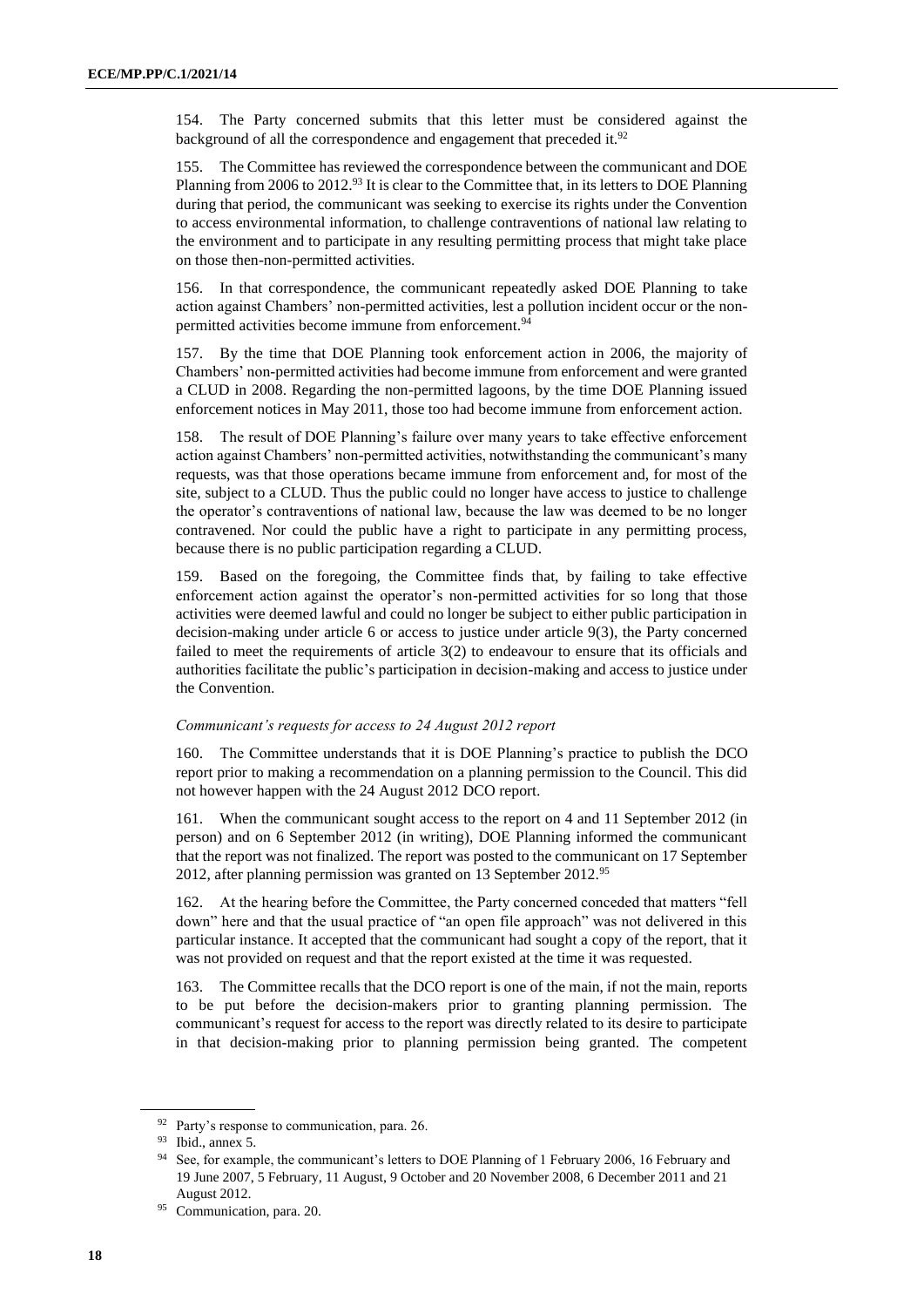authority's failure to provide the report to the communicant in these circumstances is a serious matter.

164. Given the foregoing, the Committee finds that, by not providing the communicant with access to the DCO report prior to the decision to grant planning permission, despite the communicant's multiple requests, the Party concerned failed to meet the requirements of article 3(2) to endeavour to ensure that its officials and authorities assist the public in seeking access to information and facilitate its participation in decision-making under the Convention.

165. Taking into consideration that no evidence has been presented that the noncompliance with article 3(2) found in paragraph 164 was of a wide or systemic nature, the Committee refrains from making a recommendation on this point.

# **IV. Conclusions and recommendations**

166. Having considered the above, the Committee adopts the findings and recommendations set out in the following paragraphs.

#### **A. Main findings regarding non-compliance**

167. The Committee finds that:

(a) By only providing for public participation in the decision-making to permit the lagoons once they had already been constructed, the Party concerned failed to meet the requirement in article 6(4) to provide for early public participation when all options are open;

(b) By not providing the communicant with access to the DCO report prior to the decision to grant planning permission, despite the communicant's multiple requests, the Party concerned failed to comply with article 6(6) of the Convention;

(c) By having in place a system through the combined operation of articles 67B(3) and 83A of the Planning (Northern Ireland) Order 1991 whereby activities within the scope of article 6 of the Convention that are themselves in breach of national law relating to the environment are deemed to be lawful and permitted without public participation meeting the Convention's requirements, the Party concerned failed to comply with article 6 of the Convention in its entirety;

(d) By the court not undertaking its own assessment, based on all the evidence before it, of whether:

(i) The development was "likely to have significant effects on the environment by virtue of factors such as its nature, size or location";<sup>96</sup>

(ii) The permit conditions could be implemented in practice without adverse environmental impacts,

but instead relying on the assessment of the public authority that took the contested decisions, the Party concerned failed to provide for a review of the substantive legality of those decisions in accordance with the requirements of article 9(2) of the Convention;

(e) By maintaining a legal framework under which developers of proposed activities subject to article 6 of the Convention are entitled to a full merits review of the decision on the proposed activity, but other members of the public seeking to challenge the same decision are not, the Party concerned fails to ensure that review procedures under article 9(2) are fair as required by article 9(4) of the Convention;

By failing to take effective enforcement action against the operator's nonpermitted activities for so long that those activities were deemed lawful and could no longer be subject to either public participation in decision-making under article 6 or access to justice

<sup>&</sup>lt;sup>96</sup> The Planning (Environmental Impact Assessment) Regulations (Northern Ireland) 1999, regulation 2(2).